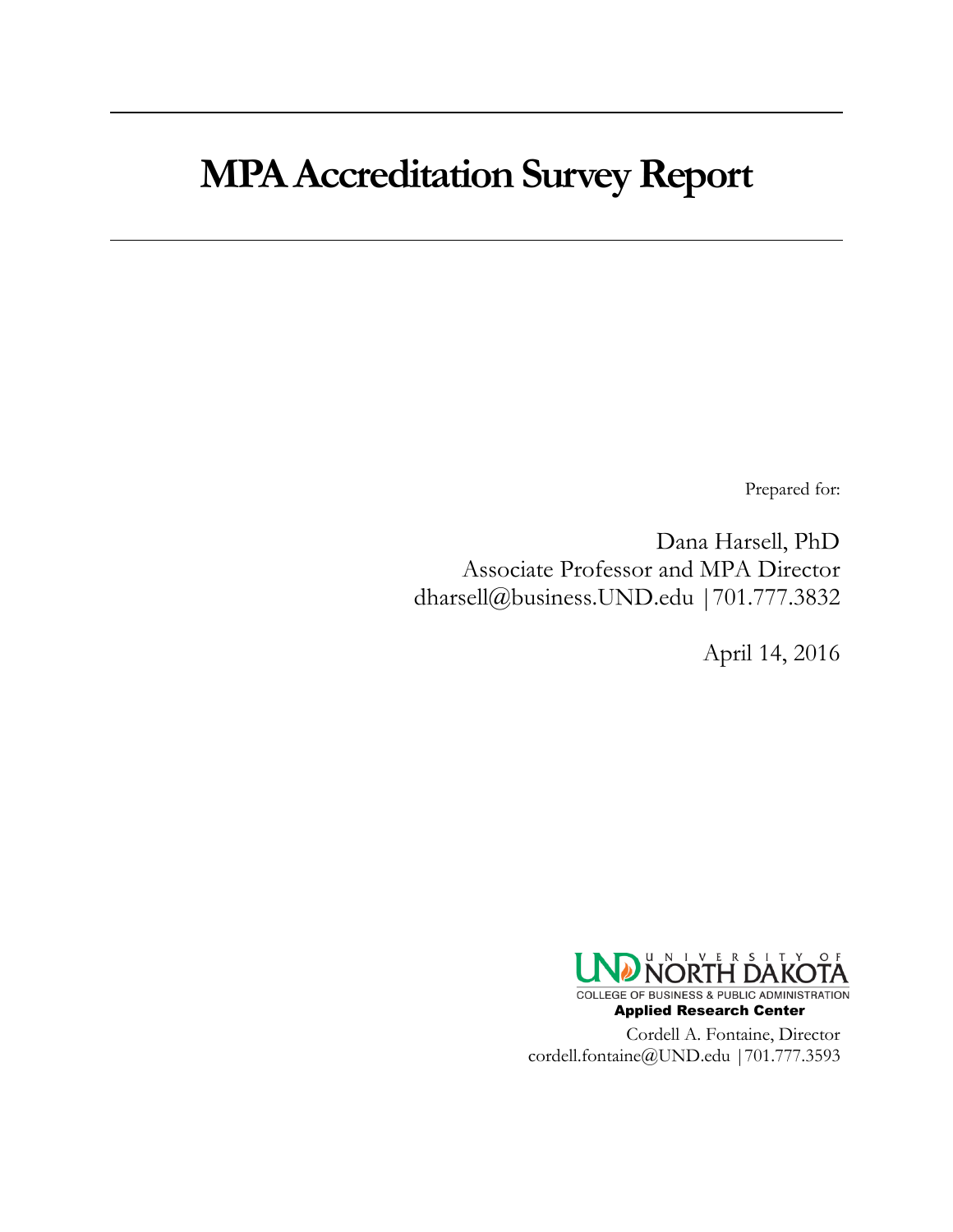## **Table of Contents**

|    |                                                        | Page           |
|----|--------------------------------------------------------|----------------|
|    | <b>Executive Summary</b>                               | 111            |
|    | Introduction                                           | 1              |
|    | Purpose                                                | 1              |
|    | Methodology Overview                                   | 1              |
|    | Report Format                                          |                |
| I. | Graduate Survey Major Findings                         | $\mathbf{2}$   |
|    | MPA Program Skills and Abilities Ratings               | $\overline{2}$ |
|    | Skills and Abilities Ratings for Public Administrators | 3              |
|    | Quality of Instruction                                 | 4              |
|    | Suggested Curriculum Changes                           | $\overline{4}$ |
|    | Program Strengths                                      | $\overline{4}$ |
|    | <b>Suggested Program Improvements</b>                  | $\overline{4}$ |
|    | <b>MPA Mission Statement Feedback</b>                  | 5              |
| Π. | <b>Employer Survey Major Findings</b>                  | 6              |
|    | MPA Program Awareness                                  | 6              |
|    | Skills and Abilities Ratings for Public Administrators | 6              |
|    | Past Supervision of MPA Graduates                      | 7              |
|    | Employer Skills and Abilities Ratings of MPA Graduates | 7              |
|    | Other Important Skills for Public Administrators       | 8              |
|    | MPA Mission Statement Feedback                         | 8              |
| Ш. | Public and Non-profit Sector Comparisons               | 10             |
|    | Appendix A: Survey Instrument                          | 12             |

## **List of Figures**

| Figure |                                          | Page |
|--------|------------------------------------------|------|
|        | 1. MPA Quality of Instruction            |      |
|        | 2. Employer Awareness of the MPA Program |      |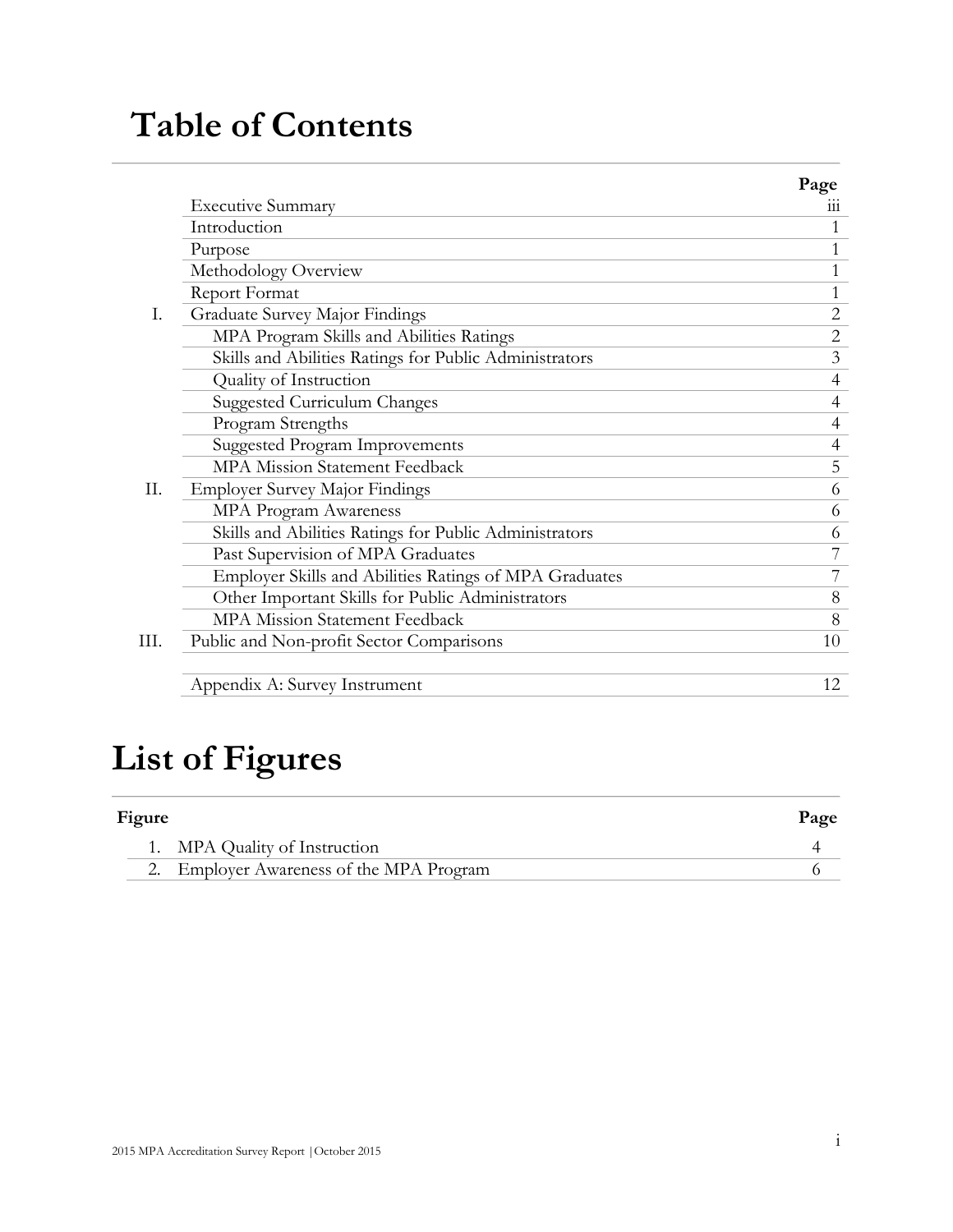## **Executive Summary**

The purpose of this survey is to assess current attitudes and perceptions of the university's Master of Public Administration program. The results of this survey are based on telephone interviews of a purposeful sample of 114 predominately non-profit organizations and 30 graduates of the University of North Dakota's MPA program. The interviews were conducted from September 30 through October 16, 2015.

## **GRADUATE SURVEY MAJOR FINDINGS**

## **MPA Program Skills and Abilities Ratings**

Graduates were asked how well the MPA program equipped them with specific skills and/or abilities using a Likert scale that ranged from excellent<sup>1</sup> to poor. The mean and standard deviation scores are presented in Table 1.

| <b>Skills</b>                                        | Valid            | Mean | Standard  |
|------------------------------------------------------|------------------|------|-----------|
|                                                      | <b>Responses</b> |      | Deviation |
| <b>Ethical Behavior</b>                              | 27               | 4.70 | .465      |
| Critical Thinking Skills                             | 29               | 4.59 | .568      |
| Ability to Conduct Policy Analysis                   | 29               | 4.55 | .632      |
| Ability to Perform, Use, Understand Research         | 29               | 4.52 | .688      |
| Concern for Public Interest                          | 28               | 4.46 | .693      |
| Problem Solving                                      | 29               | 4.38 | .677      |
| Decision Making                                      | 29               | 4.34 | .769      |
| Overall Personal & Professional Development          | 29               | 4.28 | .649      |
| Work Effectively with Others                         | 29               | 4.24 | .689      |
| Ability to Evaluate Programs                         | 29               | 4.21 | .675      |
| Oral Communications                                  | 28               | 4.18 | .905      |
| Written Communications                               | 28               | 4.18 | .819      |
| Adaptation to Change/Flexibility                     | 29               | 4.07 | .799      |
| Working in a Political Context                       | 28               | 4.07 | .858      |
| <b>Understanding Budget Processes</b>                | 27               | 4.07 | 1.072     |
| Ability to Plan                                      | 29               | 4.07 | .799      |
| Being an Effective Leader                            | 29               | 4.03 | .731      |
| Innovative and Creative Thinking                     | 29               | 4.00 | .756      |
| Managing People and Relationships                    | 29               | 3.97 | .680      |
| Managing Resources (Money)                           | 28               | 3.79 | 1.197     |
| <b>Computer Applications</b>                         | 28               | 3.79 | .995      |
| Working with Elected Officials                       | 26               | 3.69 | 1.011     |
| Working with Clients from Diverse Groups/Populations | 27               | 3.67 | .961      |

## **Table 1. Graduates Skills & Abilities Ratings of MPA Program**

Graduates skills and abilities ratings mean scores ranged from 3.67 to 4.70. The lowest mean score value was for working with clients from diverse groups/populations (3.67) and the highest value was for ethical behavior (4.70).

<sup>1</sup> Respondents were asked to rate each skill/ability on a scale of 5 to 1, with 5 being "excellent" and 1 being "poor".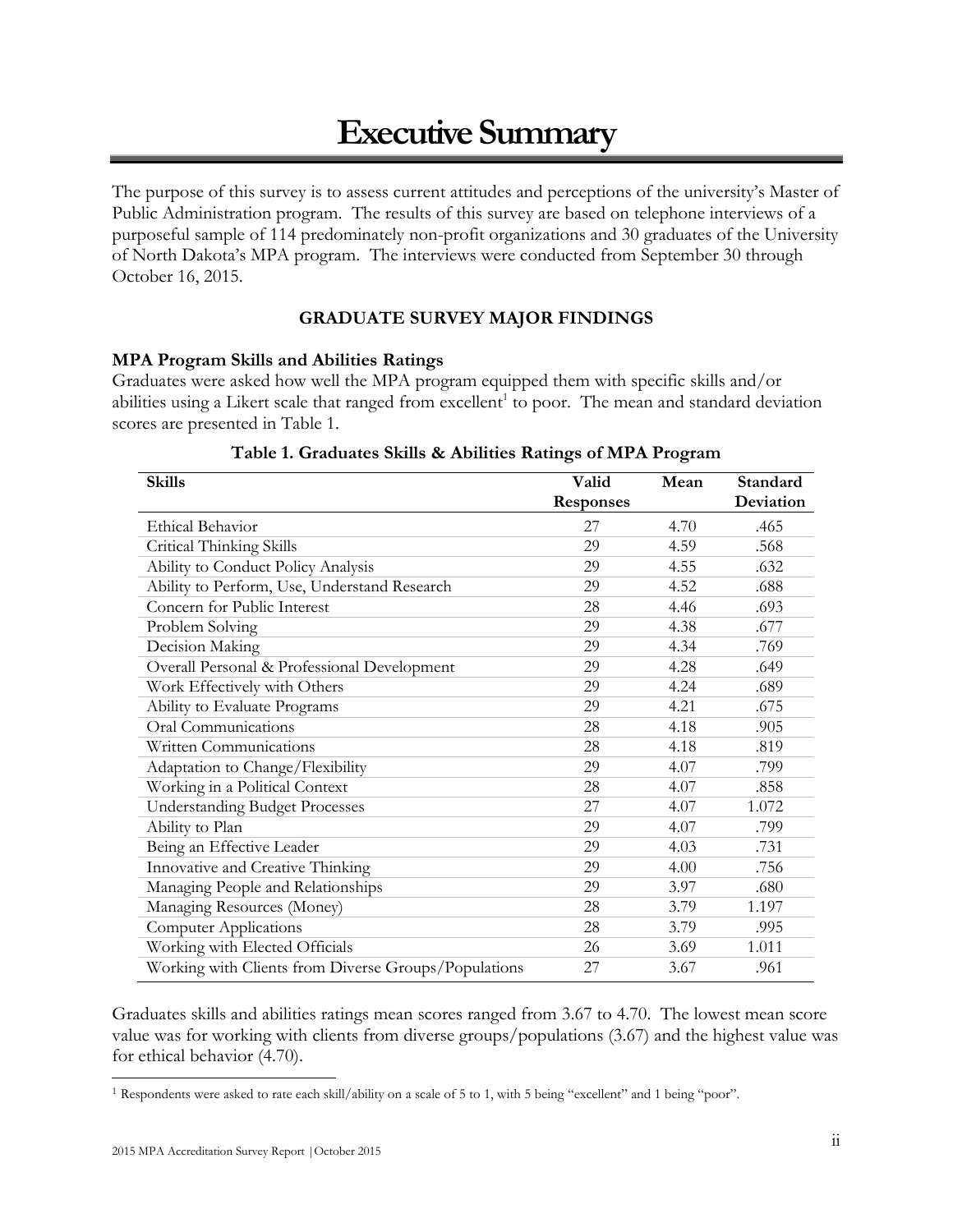## **GRADUATE SURVEY MAJOR FINDINGS**

## **MPA Program Skills and Abilities Ratings**

Besides written communications skills, graduates believe the MPA program does an above average job of equipping students with ethical behavior skills (4.70), critical thinking skills (4.59), ability to conduct policy analysis (4.55) perform, use, understand research (4.52) and concern for public interest (4.46). In regards to standard deviation scores, the variable managing resources (money) was the highest with a value of 1.197, while the lowest value was .465 for the variable ethical behavior.

## **Skills and Abilities Importance Ratings for Public Administrators**

Graduates were also asked to rate the importance of these specific skills and/or abilities for public administrators based upon their professional experience using a Likert scale that ranged from extremely important<sup>2</sup> to not important at all. The mean and standard deviation scores are presented in Table 2.

| <b>Skills</b>                                        | Valid            | Mean | Standard  |
|------------------------------------------------------|------------------|------|-----------|
|                                                      | <b>Responses</b> |      | Deviation |
| Written Communications                               | 29               | 4.86 | .441      |
| Oral Communications                                  | 29               | 4.86 | .351      |
| <b>Ethical Behavior</b>                              | 29               | 4.86 | .441      |
| Problem Solving                                      | 29               | 4.83 | .384      |
| Critical Thinking Skills                             | 29               | 4.79 | .412      |
| Work Effectively with Others                         | 29               | 4.76 | .435      |
| Decision Making                                      | 29               | 4.72 | .528      |
| Adaptation to Change/Flexibility                     | 29               | 4.62 | .561      |
| Managing People and Relationships                    | 28               | 4.57 | .790      |
| Concern for Public Interest                          | 27               | 4.56 | .641      |
| Overall Personal & Professional Development          | 29               | 4.52 | .829      |
| Being an Effective Leader                            | 28               | 4.46 | .693      |
| Ability to Plan                                      | 29               | 4.45 | .736      |
| Managing Resources (Money)                           | 29               | 4.38 | .728      |
| Ability to Conduct Policy Analysis                   | 25               | 4.36 | .810      |
| Working with Clients from Diverse Groups/Populations | 29               | 4.34 | .721      |
| Working with Elected Officials                       | 24               | 4.33 | .963      |
| Working in a Political Context                       | 23               | 4.30 | .822      |
| Ability to Evaluate Programs                         | 28               | 4.29 | 1.013     |
| Innovative and Creative Thinking                     | 29               | 4.28 | .591      |
| <b>Understanding Budget Processes</b>                | 28               | 4.18 | .819      |
| Ability to Perform, Use, Understand Research         | 27               | 4.11 | .801      |
| <b>Computer Applications</b>                         | 28               | 3.79 | .876      |

**Table 2. Skills & Abilities Importance Ratings for Public Administrators**

Graduates skills and abilities importance ratings mean scores ranged from 3.79 to 4.86. The lowest mean score value was for computer applications (3.79) and the highest values were for written communications, oral communications and ethical behavior (all at 4.86).

<sup>2</sup> Respondents were asked to rate each skill/ability on a scale of 5 to 1, with 5 being "extremely important" and 1 being "not important at all".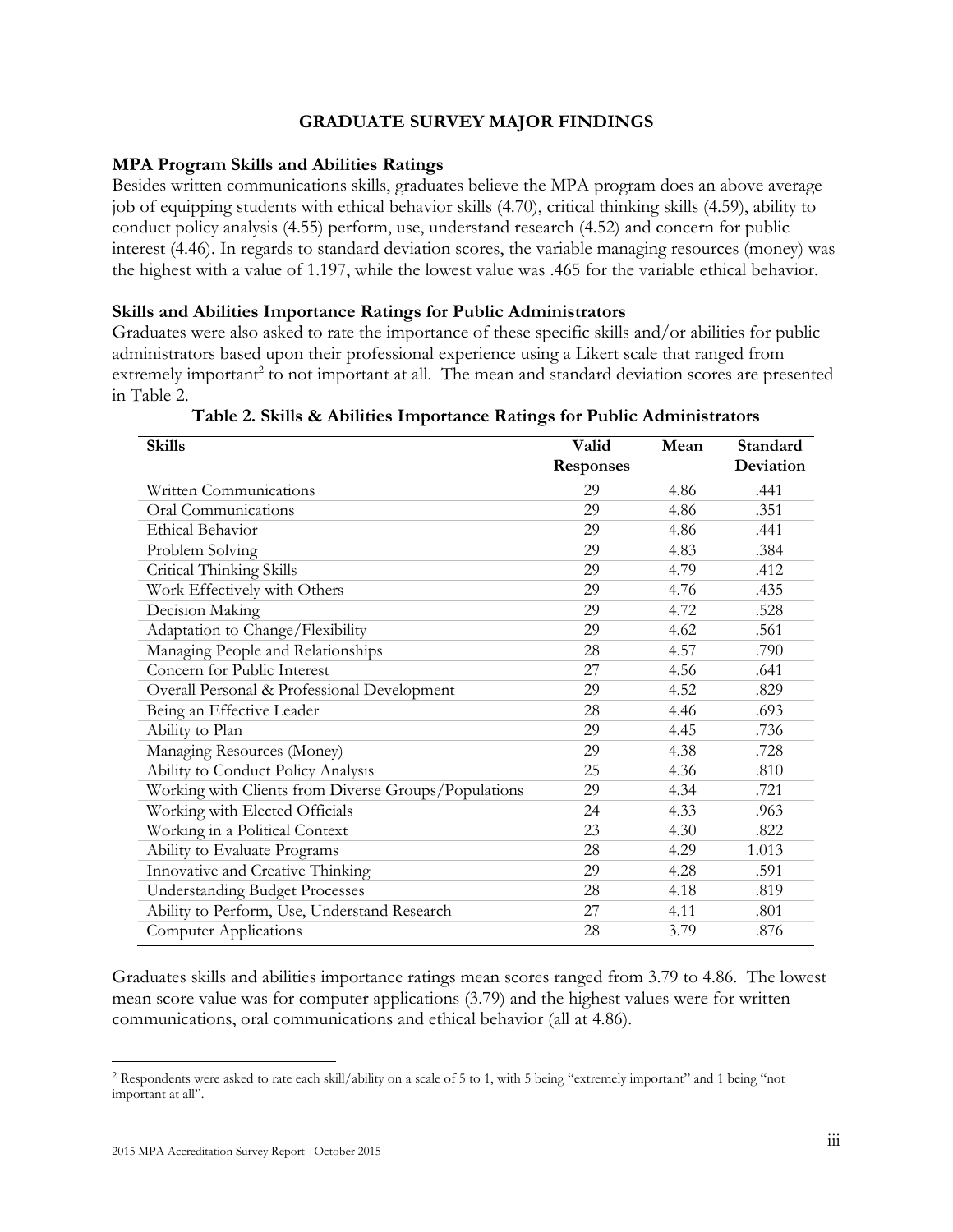## **GRADUATE SURVEY MAJOR FINDINGS**

## **Skills and Abilities Importance Ratings for Public Administrators**

Excluding computer applications (3.79) graduates believe all of these skills/abilities (means ranging from 4.86 to 4.11) are very important for public administrators. In regards to standard deviation scores, the variable ability to evaluate programs was the highest with a value of 1.013, while the lowest value was .351 for the variable oral communications.

## **Quality of Instruction**

Graduates rated the overall MPA quality of instruction using a Likert scale that ranged from excellent<sup>3</sup> to poor. The majority of graduates  $(90\%)$  rate the overall MPA quality of instruction as "excellent" or "very good". The mean score value was 4.47 with a standard deviation score value of .628.

## **Suggested Curriculum Changes**

Nine graduates offered the following MPA curriculum suggestions:

- Include a health care program track
- More emphasis on statistics and analysis/research based courses
- Create more flexibility in selecting classes that are available in groupings of the general track
- Hardwiring excellence-book-health administration class, including employee engagement
- Some classes were not part of the curriculum. More leadership and theory skills
- Government internship/working opportunities
- Additional legislative process hands on learning experiences
- Include sociology courses

## **Program Strengths**

Twenty-three graduates shared their opinion concerning the best accepts of the MPA program. Ten graduates (44%) believe the faculty is the most beneficial asset, nine graduates (33%) indicate the curriculum and four graduates (13%) report the learning environment is the program's major strength.

## **Suggested Program Improvements**

Ten graduates offered the following MPA program improvement suggestions:

- Too much emphasis on theory should concentrate more on practical experience
- Cycle of classes was difficult at times
- Instructors: Some did not have adequate classroom skills (oral communication)
- Information Technology Support: Some instructors had support others did not
- Expand program awareness/ use past students to promote program based upon their experiences
- Less classroom experience and more hands on opportunities
- More diversified faculty

 $\overline{a}$ 

• More computer science courses

<sup>3</sup> Respondents were asked to rate the MPA quality of instruction on a scale of 5 to 1, with 5 being "excellent" and 1 being "poor". For graphing purposes, 4 was assigned the value "very good" and the value 3 "good".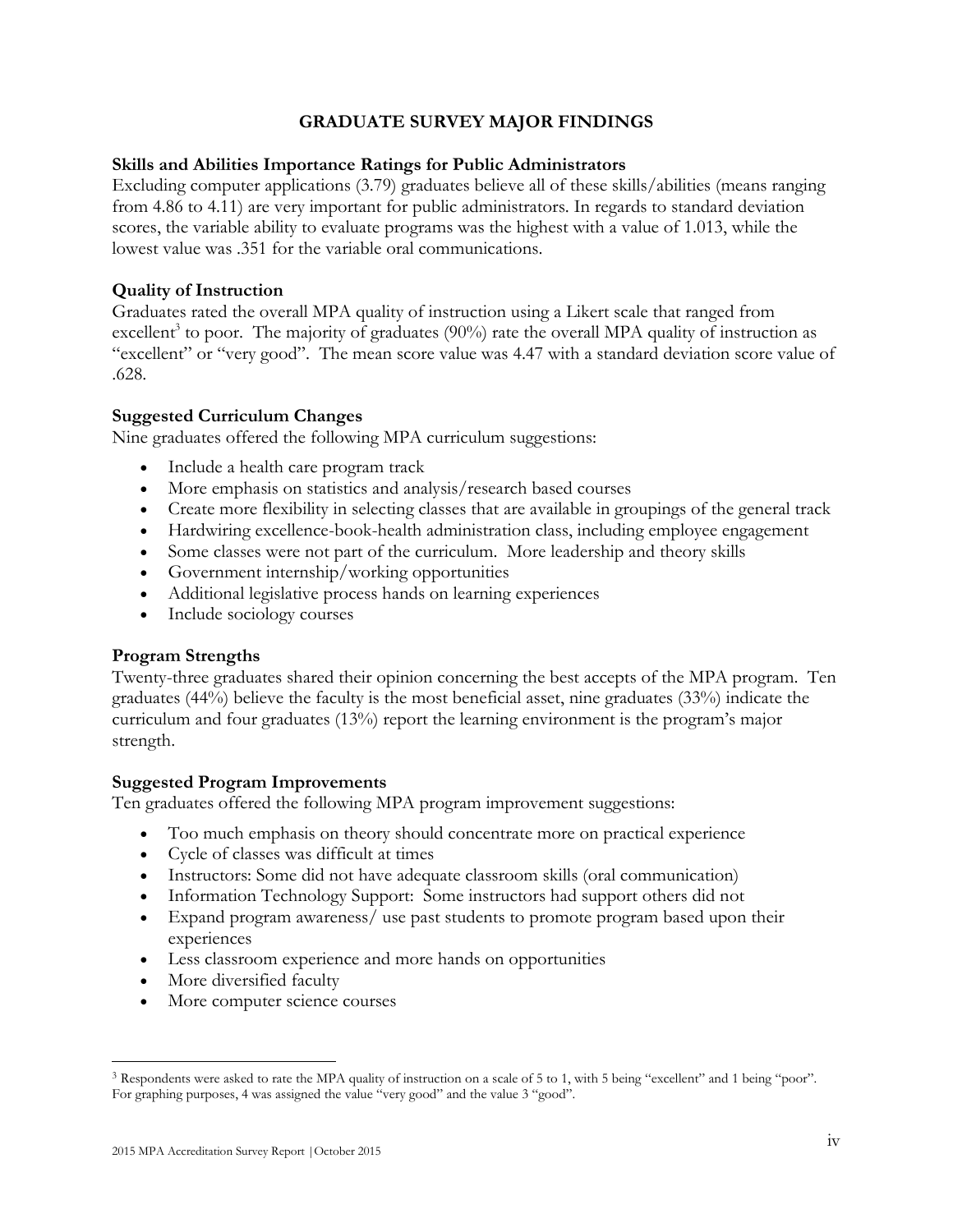## **GRADUATE SURVEY MAJOR FINDINGS**

### **MPA Mission Statement Feedback**

Graduates were read the MPA mission statement and asked for their comments.

The mission of the MPA Program at the University of North Dakota is to instill public service values and to prepare people to enter into or advance in government and related fields.

Three-fourths of graduates ( $n=23$ ) believe that the mission statement is "satisfactory", "good" or as one respondent stated it "captures the experience of the mission statement". Five graduates did not have a comment, one was neutral and one believed the statement was "too vague and overly broad".

## **EMPLOYER SURVEY MAJOR FINDINGS**

### **MPA Program Awareness**

Over half of the employers (n=63 or 55%) surveyed were aware of the existence of the MPA program.

### **Skills and Abilities Importance Ratings for Public Administrators**

Employers were asked to rate the importance of these specific skills and/or abilities for public administrators based upon their professional experience using a Likert scale that ranged from extremely important<sup>4</sup> to not important at all. The mean and standard deviation scores are presented in Table 3.

**Table 3. Skills & Abilities Importance Ratings for Public Administrators**

|                  |       | Standard  |
|------------------|-------|-----------|
| <b>Responses</b> |       | Deviation |
| 114              | 4.96  | .228      |
| 114              | 4.89  | .336      |
| 114              | 4.82  | .426      |
| 114              | 4.81  | .418      |
| 114              | 4.75  | .437      |
| 114              | 4.74  | .481      |
| 114              | 4.74  | .481      |
| 113              | 4.73  | .482      |
| 114              | 4.72  | .489      |
| 114              | 4.66  | .577      |
| 113              | 4.63  | .585      |
| 114              | 4.51  | .627      |
| 114              | 4.51  | .655      |
| 112              | 4.47  | .629      |
| 113              | 4.42  | .594      |
| 112              | 4.41  | .637      |
| 113              | 4.40  | .662      |
|                  | Valid | Mean      |

<sup>4</sup> Respondents were asked to rate each skill/ability on a scale of 5 to 1, with 5 being "extremely important" and 1 being "not important at all".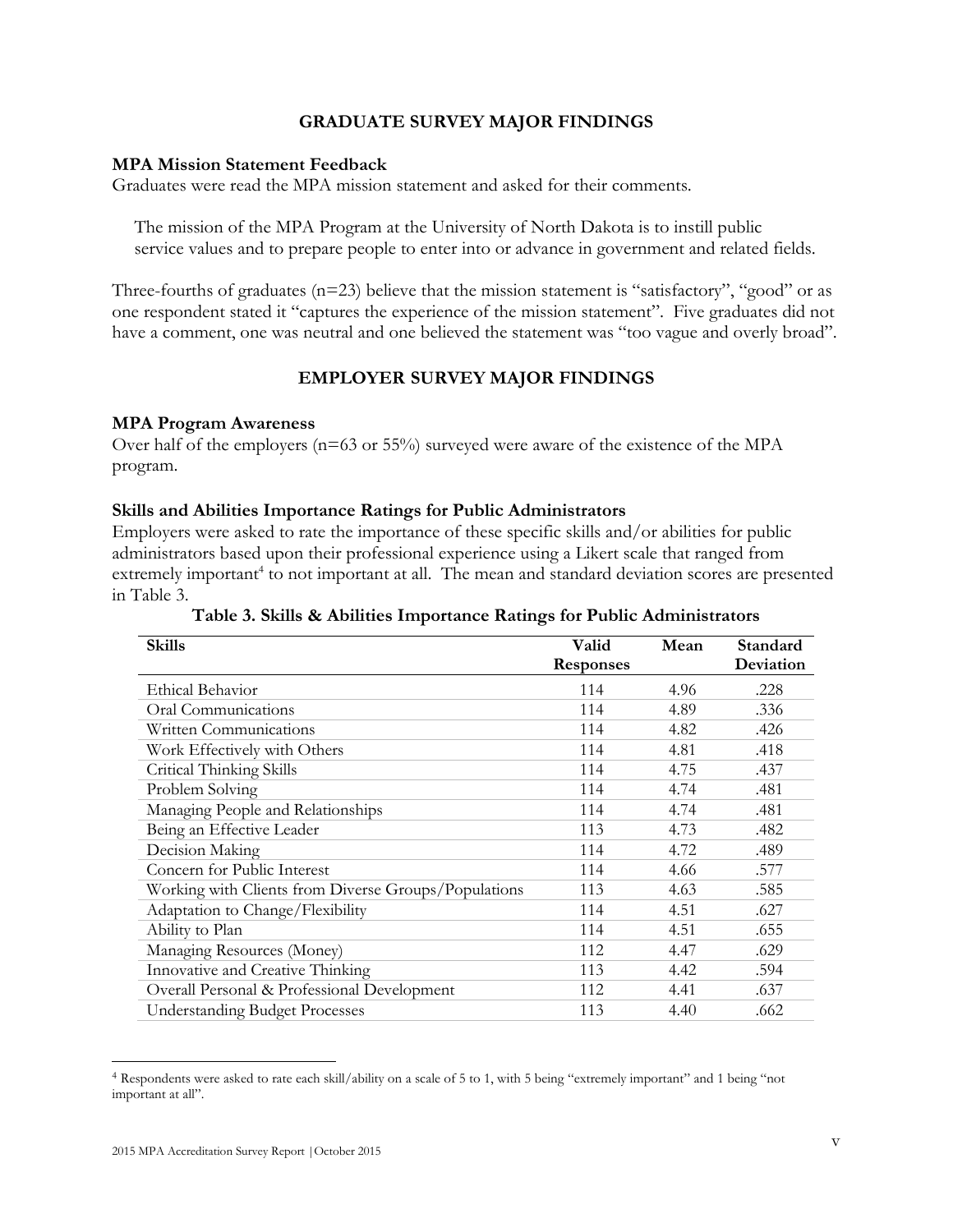## **EMPLOYER SURVEY MAJOR FINDINGS**

| <b>Skills</b>                                | Valid            | Mean | Standard  |
|----------------------------------------------|------------------|------|-----------|
|                                              | <b>Responses</b> |      | Deviation |
| Ability to Evaluate Programs                 | 114              | 4.15 | .668      |
| Working with Elected Officials               | 113              | 4.11 | .760      |
| Ability to Conduct Policy Analysis           | 112              | 4.01 | .765      |
| Working in a Political Context               | 110              | 4.00 | .867      |
| Ability to Perform, Use, Understand Research | 112              | 3.96 | .722      |
| Computer Applications                        | 113              | 3.94 | .838      |

## **Table 3. Skills & Abilities Importance Ratings for Public Administrators (continued)**

Employer's skills and abilities importance ratings mean scores ranged from 3.94 to 4.96. The lowest mean score value was for computer applications (3.94) and the highest value was for ethical behavior (4.96). Following ethical behavior, other highly rated public administrator skills include oral communications (4.89), written communications (4.82), working effectively with others (4.81), critical thinking skills (4.75), problem solving (4.74), managing people and resources (4.74), being an effective leader (4.73) and decision making (4.72). In regards to standard deviation scores, the variable working in a political context was the highest with a value of .867, while the lowest value was .229 for the variable ethical behavior.

## **Past Supervision of MPA Graduates**

Employers aware of the existence of the MPA program  $(n=63 \text{ or } 55\%)$  were asked if they had ever supervised or worked with graduates of the MPA program. Only seven of the employers who were aware of the MPA program had previously supervised a MPA graduate.

## **Employer Skills and Abilities Ratings of MPA Graduates**

Employers were asked to rate MPA graduates they had worked with in regards to specific skills and/or abilities using a Likert scale that ranged from excellent<sup>5</sup> to poor. The mean and standard deviation scores are presented in Table 4.

| <b>Skills</b>                                        | Valid<br><b>Responses</b> | Mean | Standard<br>Deviation |
|------------------------------------------------------|---------------------------|------|-----------------------|
| Oral Communications                                  |                           | 4.86 | .378                  |
| Problem Solving                                      |                           | 4.86 | .378                  |
| Ability to Perform, Use, Understand Research         |                           | 4.86 | .378                  |
| Written Communications                               |                           | 4.71 | .488                  |
| Innovative and Creative Thinking                     |                           | 4.57 | .535                  |
| Concern for Public Interest                          |                           | 4.57 | .535                  |
| Ethical Behavior                                     |                           | 4.57 | .535                  |
| Work Effectively with Others                         |                           | 4.57 | .535                  |
| Working with Clients from Diverse Groups/Populations |                           | 4.57 | .535                  |
| Working in a Political Context                       | 6                         | 4.50 | .548                  |
| Managing Resources (Money)                           | 6                         | 4.50 | .548                  |

**Table 4. Graduates Skills & Abilities Ratings of MPA Program**

<sup>5</sup> Respondents were asked to rate each skill/ability on a scale of 5 to 1, with 5 being "excellent" and 1 being "poor".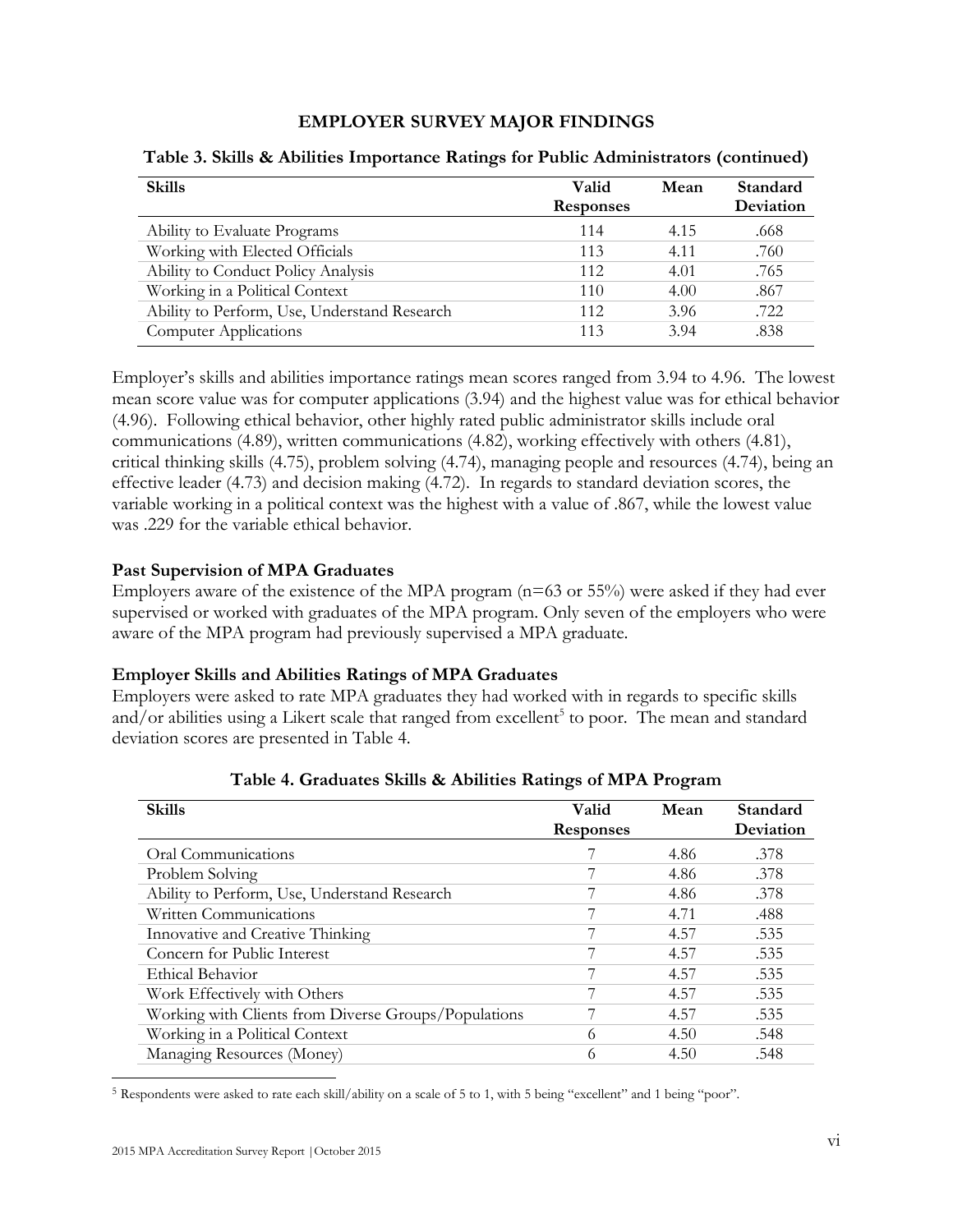### **EMPLOYER SURVEY MAJOR FINDINGS**

| <b>Skills</b>                               | Valid<br><b>Responses</b> | Mean | Standard<br>Deviation |
|---------------------------------------------|---------------------------|------|-----------------------|
| Overall Personal & Professional Development |                           | 4.43 | .535                  |
| Working with Elected Officials              | 5                         | 4.40 | .548                  |
| Ability to Conduct Policy Analysis          | 6                         | 4.33 | .516                  |
| Critical Thinking Skills                    | 7                         | 4.29 | .756                  |
| Decision Making                             | 7                         | 4.14 | .690                  |
| Managing People and Relationships           | 7                         | 4.14 | .900                  |
| Ability to Plan                             | 7                         | 4.14 | .690                  |
| Adaptation to Change/Flexibility            | 6                         | 4.00 | .894                  |
| Being an Effective Leader                   | 7                         | 4.00 | .577                  |
| <b>Understanding Budget Processes</b>       | 7                         | 4.00 | .577                  |
| Ability to Evaluate Programs                | 7                         | 4.00 | .577                  |
|                                             |                           |      |                       |

## **Table 4. Graduates Skills & Abilities Ratings of MPA Program (continued)**

Employer skills and abilities ratings of MPA graduates mean scores ranged from 4.00 to 4.86. The lowest mean score values were for adaptation to change/flexibility, being an effective leader, understanding budget processes, and ability to evaluate programs, (all at 4.00) and the highest values were for oral communications, problem solving and ability to perform, use and understand research (all at 4.86). Other highly rated skills of MPA graduates include innovative and creative thinking, concern for public interest, ethical behavior, working effectively with others and with clients from diverse groups or populations (all at 4.57). In regards to standard deviation scores, the variable managing people and relationships was the highest with a value of .900, while the lowest value was .378 for the variables oral communication, problem solving and ability to perform, use and understand research.

## **Other Important Skills for Public Administrators**

Employers suggested listening skills, time management, knowing your mission, having a knowledgebase concerning community needs/issues, marketing, people skills (face-to-face communication as compared to electronic media), understanding how the social structure impacts individuals, program planning, perseverance, confidentially, media training, prioritization, honesty/integrity, understanding the impact of your organization globally, understanding of other cultures and empathy for those served.

## **MPA Mission Statement Feedback**

Employers were read the MPA mission statement and asked for their comments.

The mission of the MPA Program at the University of North Dakota is to instill public service values and to prepare people to enter into or advance in government and related fields.

Over two-thirds of employers (n=79 or 69%) believe that the mission statement is "satisfactory", "appropriate" or as one employer stated it is "straight to the point and makes me interested in the program". Two employers  $(2%)$  did not have a comment, and the remaining employers (n=33 or 29%) made various suggestions and or comments.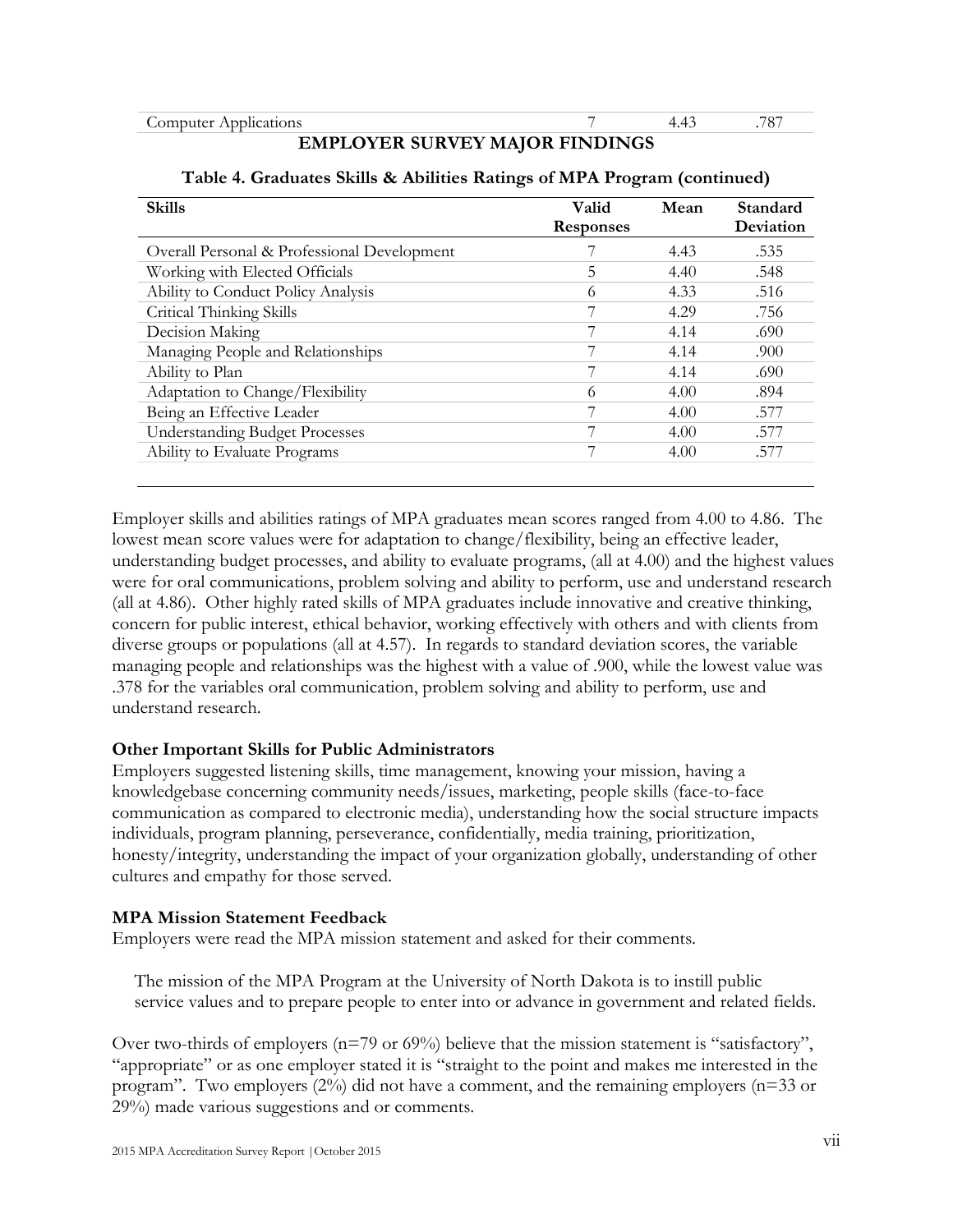## **2015 MPA Accreditation Survey Report**

## **Introduction**

The Masters of Public Administration (MPA) is the only MPA program in North Dakota. It was established in 1976 and serves students on the main campus in Grand Forks and students in other locations through internet-assisted live classrooms. The MPA Accreditation survey was sponsored by the University of North Dakota's Department of Political Science and Public Administration.

## **Purpose**

The purpose of this survey is to assess current attitudes and perceptions of the university's Master of Public Administration program from an employer and graduate student perspective.

## **Methodology Overview 6**

The results of this survey are based on telephone interviews of a purposeful sample of 114 predominately non-profit organizations and 30 graduates of the University of North Dakota's MPA program. The interviews were conducted from September 30 through October 16, 2015.

## **Report Format**

The report is divided into four sections.

- Section I presents the MPA graduate students summary of the major survey findings.
- Section II presents the employer summary of the major survey findings.
- Section III presents skills/abilities importance comparison analysis between employment sectors (public vs. non-profit).
- Section IV presents demographic crosstab banners (survey type, gender, employment city population size, years of professional experience, and number of employees supervised) by the skills/abilities importance measures (this is a stand-alone Excel file).

<sup>6</sup> Survey instrument is located in Appendix A.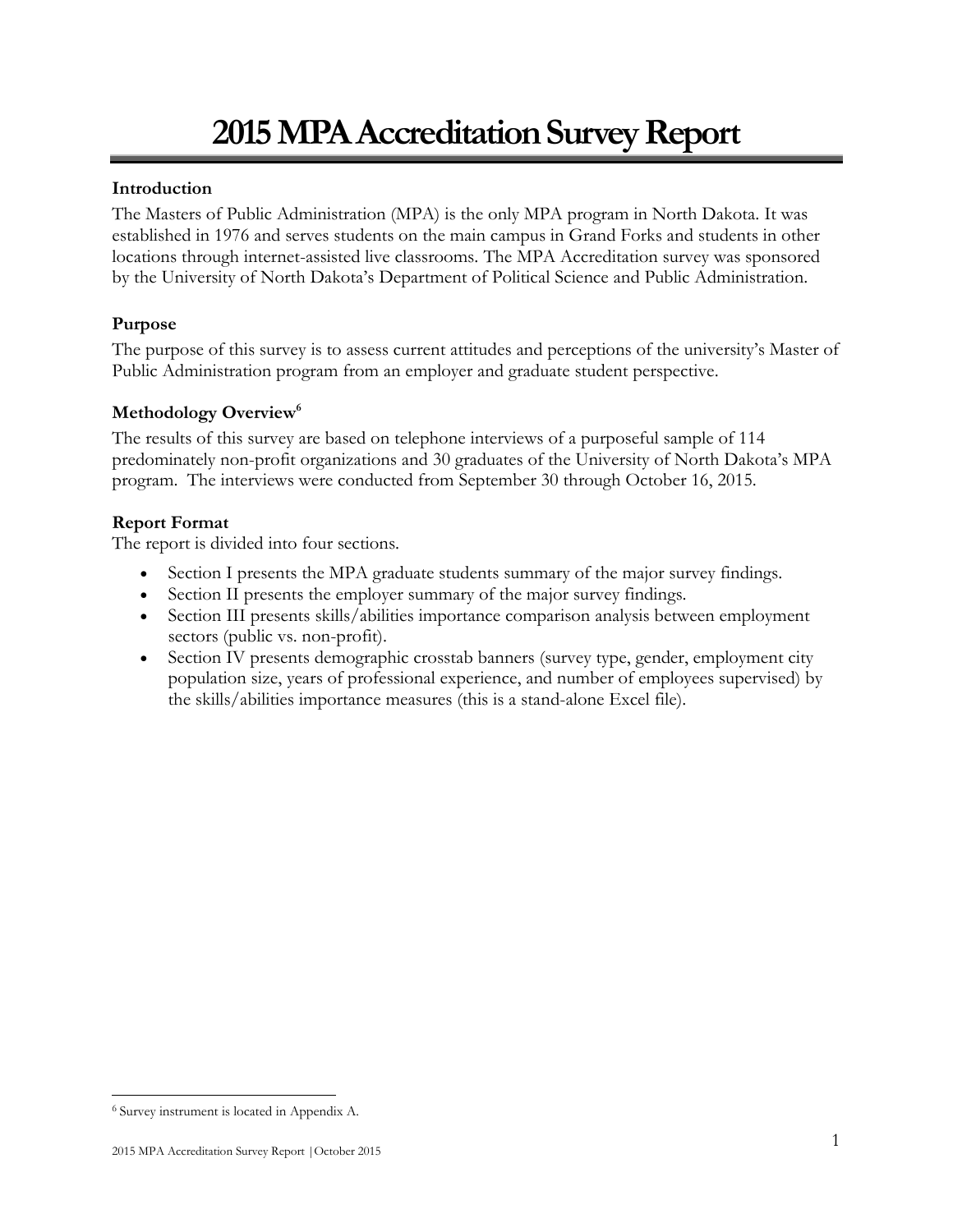## **Section I. Graduate Survey Major Findings**

## **MPA Program Skills and Abilities Ratings**

Graduates were asked how well the MPA program equipped them with specific skills and/or abilities using a Likert scale that ranged from  $excellent<sup>7</sup>$  to poor. The mean and standard deviation scores are presented in Table 1.

| <b>Skills</b>                                        | Valid            | Mean | Standard  |
|------------------------------------------------------|------------------|------|-----------|
|                                                      | <b>Responses</b> |      | Deviation |
| <b>Ethical Behavior</b>                              | 27               | 4.70 | .465      |
| Critical Thinking Skills                             | 29               | 4.59 | .568      |
| Ability to Conduct Policy Analysis                   | 29               | 4.55 | .632      |
| Ability to Perform, Use, Understand Research         | 29               | 4.52 | .688      |
| Concern for Public Interest                          | 28               | 4.46 | .693      |
| Problem Solving                                      | 29               | 4.38 | .677      |
| Decision Making                                      | 29               | 4.34 | .769      |
| Overall Personal & Professional Development          | 29               | 4.28 | .649      |
| Work Effectively with Others                         | 29               | 4.24 | .689      |
| Ability to Evaluate Programs                         | 29               | 4.21 | .675      |
| Oral Communications                                  | 28               | 4.18 | .905      |
| Written Communications                               | 28               | 4.18 | .819      |
| Adaptation to Change/Flexibility                     | 29               | 4.07 | .799      |
| Working in a Political Context                       | 28               | 4.07 | .858      |
| <b>Understanding Budget Processes</b>                | 27               | 4.07 | 1.072     |
| Ability to Plan                                      | 29               | 4.07 | .799      |
| Being an Effective Leader                            | 29               | 4.03 | .731      |
| Innovative and Creative Thinking                     | 29               | 4.00 | .756      |
| Managing People and Relationships                    | 29               | 3.97 | .680      |
| Managing Resources (Money)                           | 28               | 3.79 | 1.197     |
| <b>Computer Applications</b>                         | 28               | 3.79 | .995      |
| Working with Elected Officials                       | 26               | 3.69 | 1.011     |
| Working with Clients from Diverse Groups/Populations | 27               | 3.67 | .961      |

**Table 1. Graduates Skills & Abilities Ratings of MPA Program**

Graduates skills and abilities ratings mean scores ranged from 3.67 to 4.70. The lowest mean score value was for working with clients from diverse groups/populations (3.67) and the highest value was for ethical behavior (4.70). Besides written communications skills, graduates believe the MPA program does an above average job of equipping students with ethical behavior skills (4.70), critical thinking skills (4.59), ability to conduct policy analysis (4.55) perform, use, understand research (4.52) and concern for public interest (4.46). In regards to standard deviation scores, the variable managing resources (money) was the highest with a value of 1.197, while the lowest value was .465 for the variable ethical behavior.

<sup>7</sup> Respondents were asked to rate each skill/ability on a scale of 5 to 1, with 5 being "excellent" and 1 being "poor".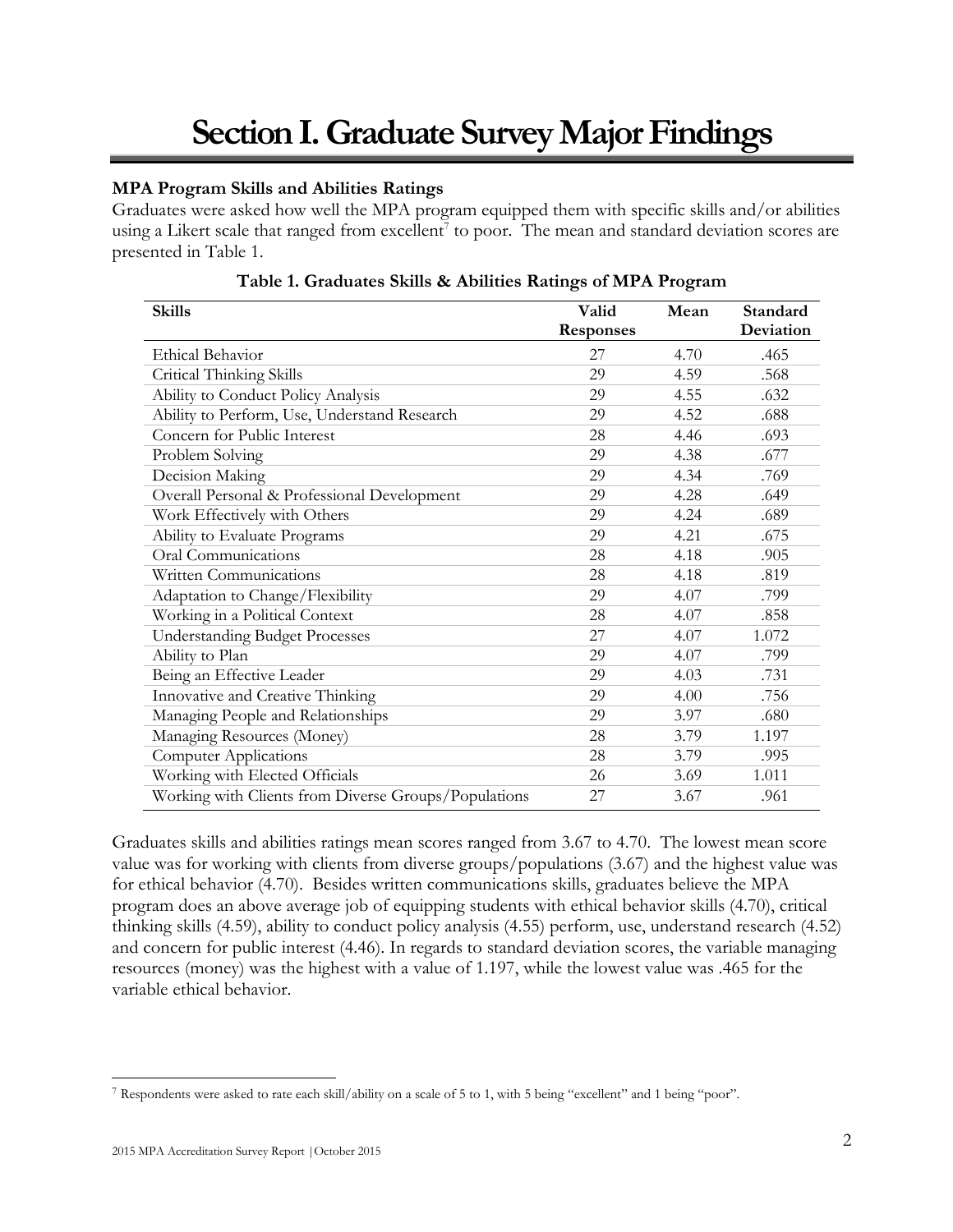#### **Skills and Abilities Importance Ratings for Public Administrators**

Graduates were also asked to rate the importance of these specific skills and/or abilities for public administrators based upon their professional experience using a Likert scale that ranged from extremely important<sup>8</sup> to not important at all. The mean and standard deviation scores are presented in Table 2.

| <b>Skills</b>                                        | Valid            | Mean | Standard  |
|------------------------------------------------------|------------------|------|-----------|
|                                                      | <b>Responses</b> |      | Deviation |
| Written Communications                               | 29               | 4.86 | .441      |
| Oral Communications                                  | 29               | 4.86 | .351      |
| <b>Ethical Behavior</b>                              | 29               | 4.86 | .441      |
| Problem Solving                                      | 29               | 4.83 | .384      |
| Critical Thinking Skills                             | 29               | 4.79 | .412      |
| Work Effectively with Others                         | 29               | 4.76 | .435      |
| Decision Making                                      | 29               | 4.72 | .528      |
| Adaptation to Change/Flexibility                     | 29               | 4.62 | .561      |
| Managing People and Relationships                    | 28               | 4.57 | .790      |
| Concern for Public Interest                          | 27               | 4.56 | .641      |
| Overall Personal & Professional Development          | 29               | 4.52 | .829      |
| Being an Effective Leader                            | 28               | 4.46 | .693      |
| Ability to Plan                                      | 29               | 4.45 | .736      |
| Managing Resources (Money)                           | 29               | 4.38 | .728      |
| Ability to Conduct Policy Analysis                   | 25               | 4.36 | .810      |
| Working with Clients from Diverse Groups/Populations | 29               | 4.34 | .721      |
| Working with Elected Officials                       | 24               | 4.33 | .963      |
| Working in a Political Context                       | 23               | 4.30 | .822      |
| Ability to Evaluate Programs                         | 28               | 4.29 | 1.013     |
| Innovative and Creative Thinking                     | 29               | 4.28 | .591      |
| <b>Understanding Budget Processes</b>                | 28               | 4.18 | .819      |
| Ability to Perform, Use, Understand Research         | 27               | 4.11 | .801      |
| <b>Computer Applications</b>                         | 28               | 3.79 | .876      |

**Table 2. Skills & Abilities Importance Ratings for Public Administrators**

Graduates skills and abilities importance ratings mean scores ranged from 3.79 to 4.86. The lowest mean score value was for computer applications (3.79) and the highest values were for written communications, oral communications and ethical behavior (all at 4.86). Excluding computer applications (3.79) graduates believe all of these skills/abilities (means ranging from 4.86 to 4.11) are very important for public administrators. In regards to standard deviation scores, the variable ability to evaluate programs was the highest with a value of 1.013, while the lowest value was .351 for the variable oral communications.

<sup>8</sup> Respondents were asked to rate each skill/ability on a scale of 5 to 1, with 5 being "extremely important" and 1 being "not important at all".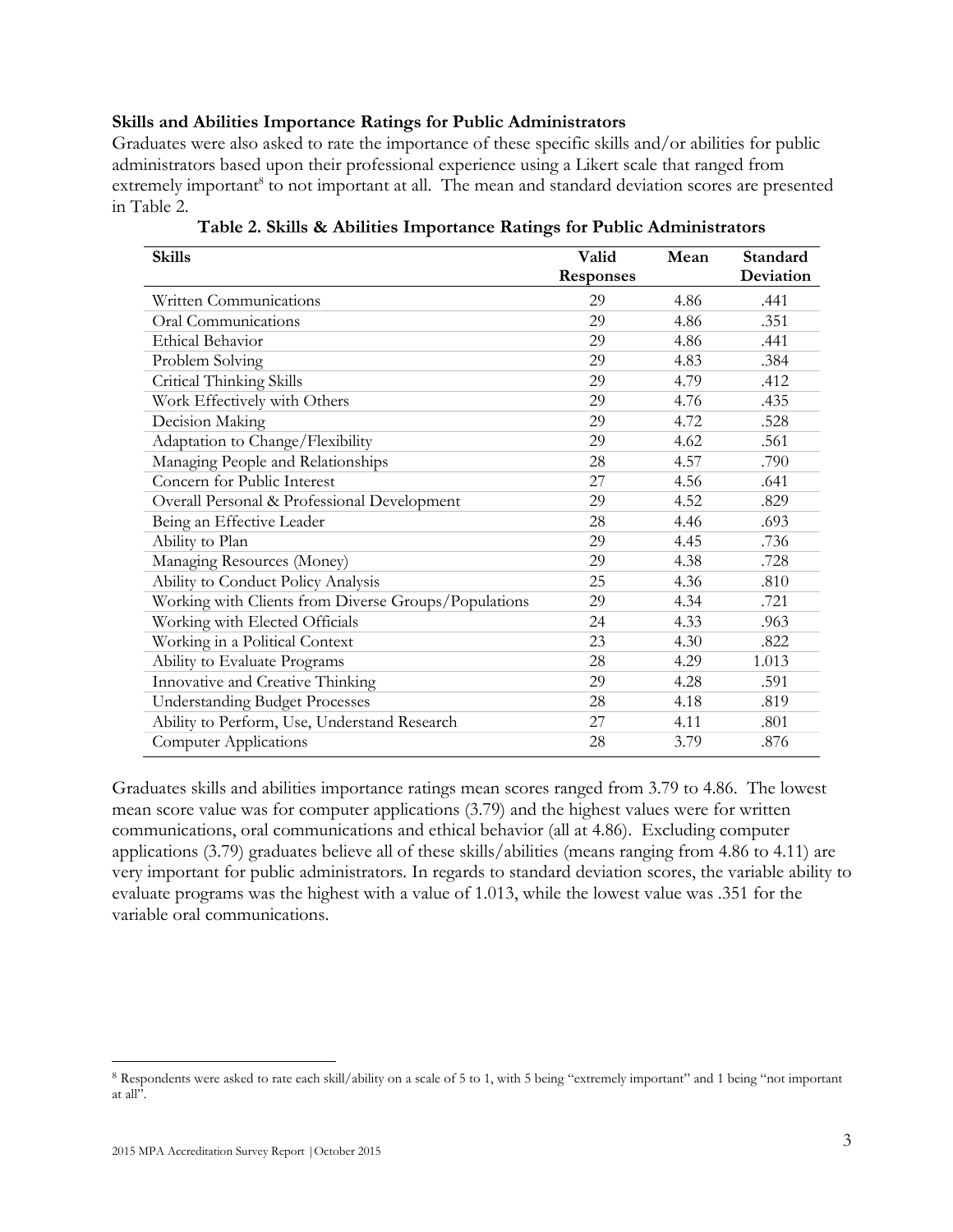## **Quality of Instruction**

Graduates rated the overall MPA quality of instruction using a Likert scale that ranged from excellent<sup>9</sup> to poor. The majority of graduates (90%) rate the overall MPA quality of instruction as "excellent" or "very good" (Figure 1). The mean score value was 4.47 with a standard deviation score value of .628.



## **Figure 1. MPA Quality of Instruction**

## **Suggested Curriculum Changes**

Nine graduates offered the following MPA curriculum suggestions:

- Include a health care program track
- More emphasis on statistics and analysis/research based courses
- Create more flexibility in selecting classes that are available in groupings of the general track
- Hardwiring excellence-book-health administration class, including employee engagement
- Some classes were not part of the curriculum. More leadership and theory skills
- Government internship/working opportunities
- Additional legislative process hands on learning experiences
- Include sociology courses

## **Program Strengths**

Twenty-three graduates shared their opinion concerning the best accepts of the MPA program. Ten graduates (44%) believe the faculty is the most beneficial asset, nine graduates (33%) indicate the curriculum and four graduates (13%) report the learning environment is the program's major strength.

## **Suggested Program Improvements**

Ten graduates offered the following MPA program improvement suggestions:

- Too much emphasis on theory should concentrate more on practical experience
- Cycle of classes was difficult at times
- Instructors: Some did not have adequate classroom skills (oral communication)
- Information Technology Support: Some instructors had support others did not
- Expand program awareness/ use past students to promote program based upon their experiences
- Less classroom experience and more hands on opportunities
- More diversified faculty

 $\overline{a}$ 

• More computer science courses

<sup>9</sup> Respondents were asked to rate the MPA quality of instruction on a scale of 5 to 1, with 5 being "excellent" and 1 being "poor". For graphing purposes, 4 was assigned the value "very good" and the value 3 "good".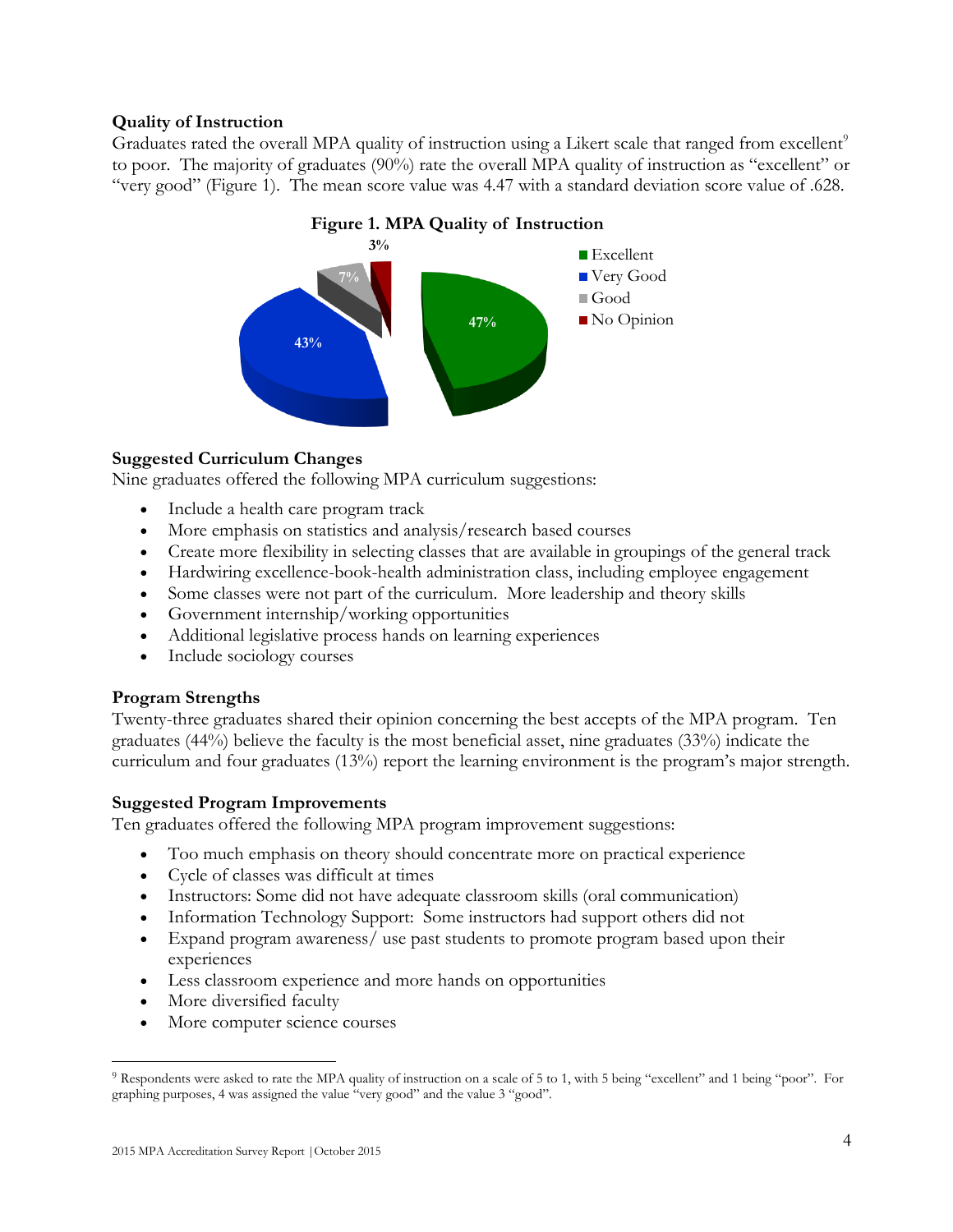## **MPA Mission Statement Feedback**

Graduates were read the MPA mission statement and asked for their comments.

The mission of the MPA Program at the University of North Dakota is to instill public service values and to prepare people to enter into or advance in government and related fields.

Three-fourths of graduates (n=23) believe that the mission statement is "satisfactory", "good" or as one respondent stated it "captures the experience of the mission statement". Five graduates did not have a comment, one was neutral and one believed the statement was "too vague and overly broad".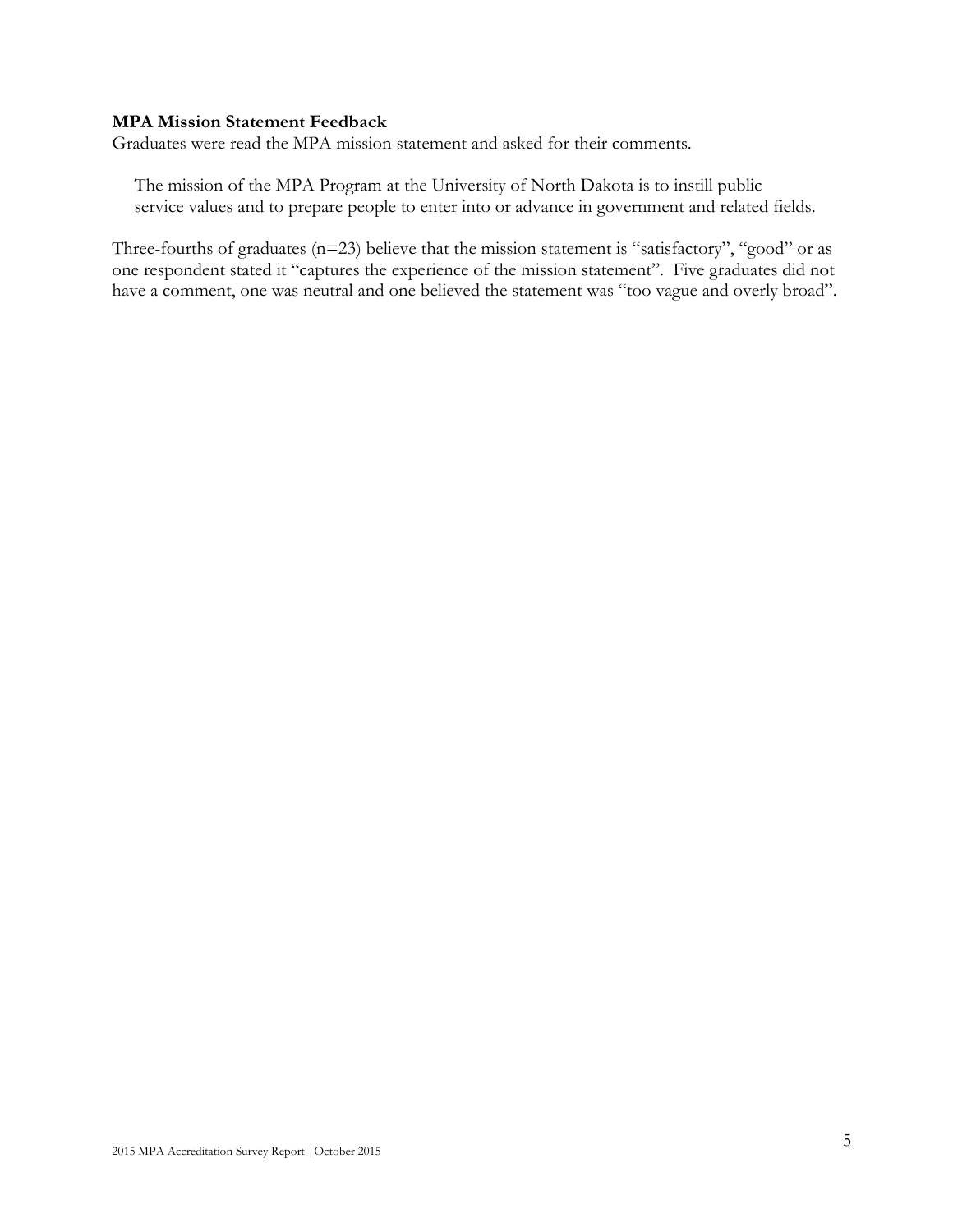## **Section II. Employer Survey Major Findings**

## **MPA Program Awareness**

Over half of the employers (n=63 or 55%) surveyed were aware of the existence of the MPA program (Figure 2).





## **Skills and Abilities Importance Ratings for Public Administrators**

Employers were asked to rate the importance of these specific skills and/or abilities for public administrators based upon their professional experience using a Likert scale that ranged from extremely important<sup>10</sup> to not important at all. The mean and standard deviation scores are presented in Table 3.

| <b>Skills</b>                                        | Valid            | Mean | Standard  |
|------------------------------------------------------|------------------|------|-----------|
|                                                      | <b>Responses</b> |      | Deviation |
| Ethical Behavior                                     | 114              | 4.96 | .228      |
| Oral Communications                                  | 114              | 4.89 | .336      |
| Written Communications                               | 114              | 4.82 | .426      |
| Work Effectively with Others                         | 114              | 4.81 | .418      |
| Critical Thinking Skills                             | 114              | 4.75 | .437      |
| Problem Solving                                      | 114              | 4.74 | .481      |
| Managing People and Relationships                    | 114              | 4.74 | .481      |
| Being an Effective Leader                            | 113              | 4.73 | .482      |
| Decision Making                                      | 114              | 4.72 | .489      |
| Concern for Public Interest                          | 114              | 4.66 | .577      |
| Working with Clients from Diverse Groups/Populations | 113              | 4.63 | .585      |
| Adaptation to Change/Flexibility                     | 114              | 4.51 | .627      |
| Ability to Plan                                      | 114              | 4.51 | .655      |
| Managing Resources (Money)                           | 112              | 4.47 | .629      |
| Innovative and Creative Thinking                     | 113              | 4.42 | .594      |
| Overall Personal & Professional Development          | 112              | 4.41 | .637      |
| <b>Understanding Budget Processes</b>                | 113              | 4.40 | .662      |

| Table 3. Skills & Abilities Importance Ratings for Public Administrators |  |  |  |
|--------------------------------------------------------------------------|--|--|--|
|                                                                          |  |  |  |

<sup>10</sup> Respondents were asked to rate each skill/ability on a scale of 5 to 1, with 5 being "extremely important" and 1 being "not important at all".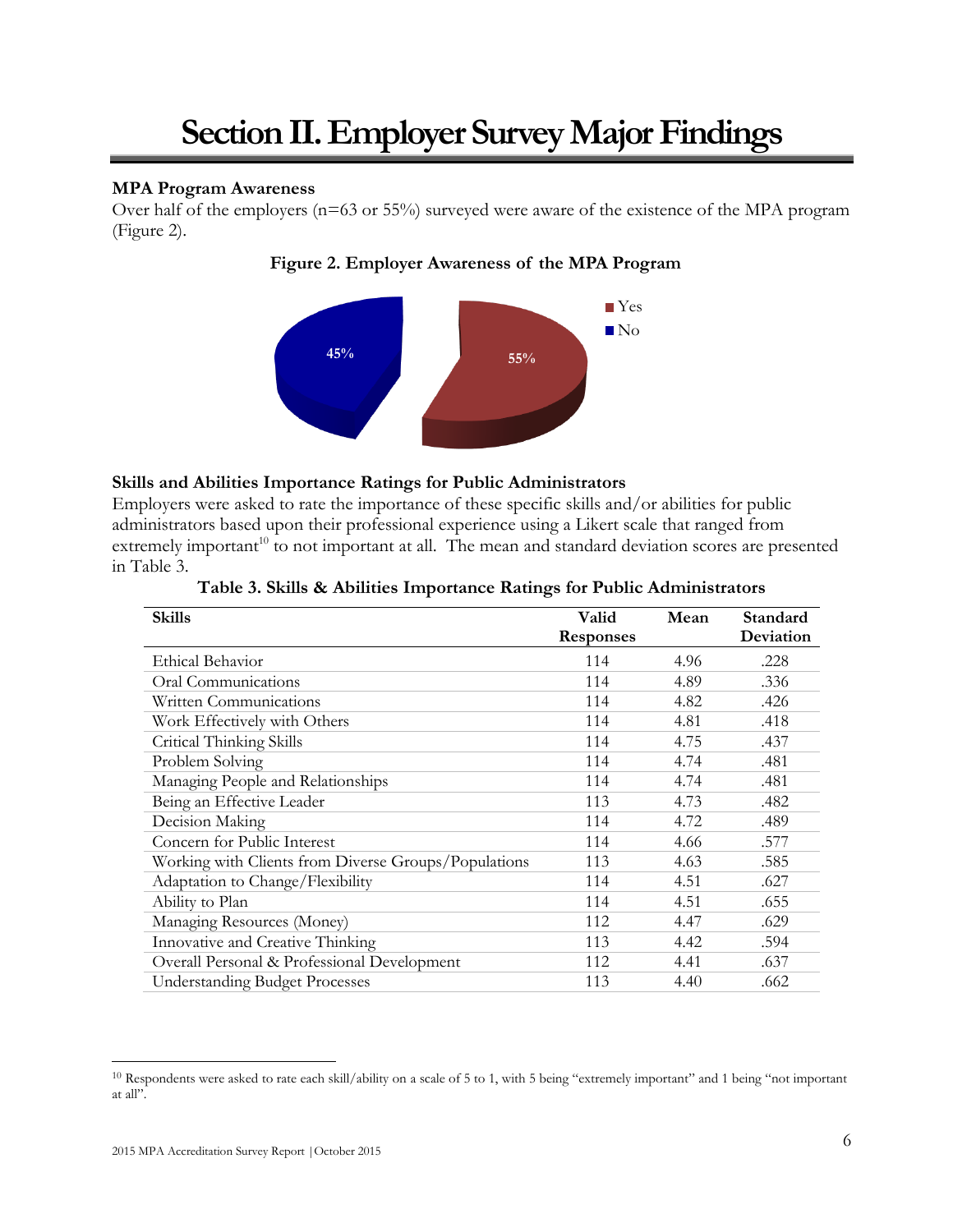| <b>Skills</b>                                | Valid<br><b>Responses</b> | Mean | Standard<br>Deviation |
|----------------------------------------------|---------------------------|------|-----------------------|
| Ability to Evaluate Programs                 | 114                       | 4.15 | .668                  |
| Working with Elected Officials               | 113                       | 4.11 | .760                  |
| Ability to Conduct Policy Analysis           | 112                       | 4.01 | .765                  |
| Working in a Political Context               | 110                       | 4.00 | .867                  |
| Ability to Perform, Use, Understand Research | 112                       | 3.96 | .722                  |
| <b>Computer Applications</b>                 | 113                       | 3.94 | .838                  |

**Table 3. Skills & Abilities Importance Ratings for Public Administrators (continued)**

Employer's skills and abilities importance ratings mean scores ranged from 3.94 to 4.96. The lowest mean score value was for computer applications (3.94) and the highest value was for ethical behavior (4.96). Following ethical behavior, other highly rated public administrator skills include oral communications (4.89), written communications (4.82), working effectively with others (4.81), critical thinking skills (4.75), problem solving (4.74), managing people and resources (4.74), being an effective leader (4.73) and decision making (4.72). In regards to standard deviation scores, the variable working in a political context was the highest with a value of .867, while the lowest value was .229 for the variable ethical behavior.

## **Past Supervision of MPA Graduates**

Employers aware of the existence of the MPA program (n=63 or 55%) were asked if they had ever supervised or worked with graduates of the MPA program. Only seven of the employers who were aware of the MPA program had previously supervised a MPA graduate.

## **Employer Skills and Abilities Ratings of MPA Graduates**

Employers were asked to rate MPA graduates they had worked with in regards to specific skills and/or abilities using a Likert scale that ranged from excellent<sup>11</sup> to poor. The mean and standard deviation scores are presented in Table 4.

| <b>Skills</b>                                        | Valid<br><b>Responses</b> | Mean | Standard<br>Deviation |
|------------------------------------------------------|---------------------------|------|-----------------------|
| Oral Communications                                  |                           | 4.86 | .378                  |
| Problem Solving                                      |                           | 4.86 | .378                  |
| Ability to Perform, Use, Understand Research         |                           | 4.86 | .378                  |
| Written Communications                               | 7                         | 4.71 | .488                  |
| Innovative and Creative Thinking                     |                           | 4.57 | .535                  |
| Concern for Public Interest                          |                           | 4.57 | .535                  |
| Ethical Behavior                                     | 7                         | 4.57 | .535                  |
| Work Effectively with Others                         |                           | 4.57 | .535                  |
| Working with Clients from Diverse Groups/Populations |                           | 4.57 | .535                  |
| Working in a Political Context                       | 6                         | 4.50 | .548                  |
| Managing Resources (Money)                           | 6                         | 4.50 | .548                  |
| <b>Computer Applications</b>                         | 7                         | 4.43 | .787                  |

**Table 4. Graduates Skills & Abilities Ratings of MPA Program**

<sup>11</sup> Respondents were asked to rate each skill/ability on a scale of 5 to 1, with 5 being "excellent" and 1 being "poor".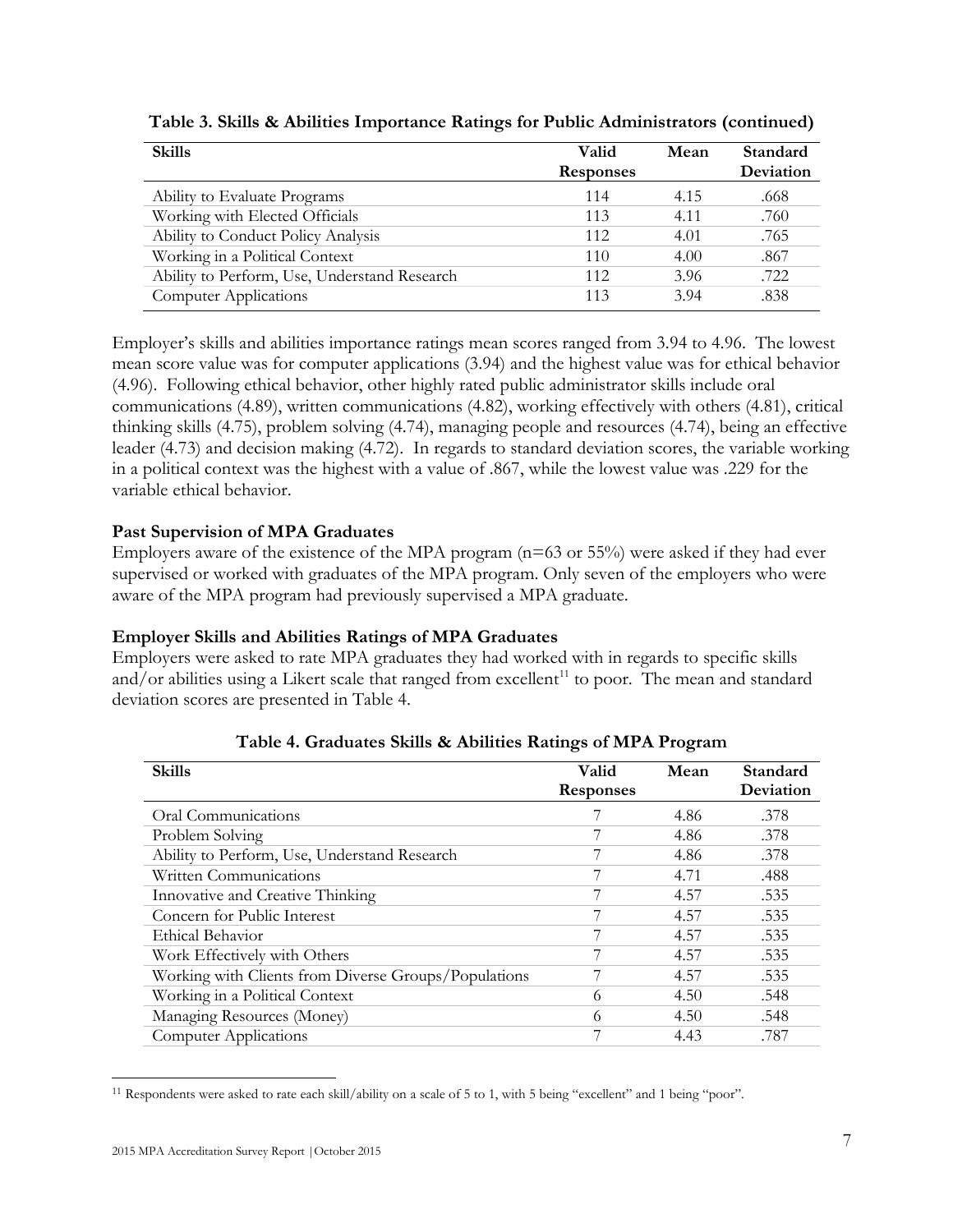| <b>Skills</b>                               | Valid<br><b>Responses</b> | Mean | Standard<br>Deviation |
|---------------------------------------------|---------------------------|------|-----------------------|
| Overall Personal & Professional Development |                           | 4.43 | .535                  |
| Working with Elected Officials              | 5                         | 4.40 | .548                  |
| Ability to Conduct Policy Analysis          | 6                         | 4.33 | .516                  |
| Critical Thinking Skills                    | 7                         | 4.29 | .756                  |
| Decision Making                             |                           | 4.14 | .690                  |
| Managing People and Relationships           |                           | 4.14 | .900                  |
| Ability to Plan                             | 7                         | 4.14 | .690                  |
| Adaptation to Change/Flexibility            | 6                         | 4.00 | .894                  |
| Being an Effective Leader                   |                           | 4.00 | .577                  |
| <b>Understanding Budget Processes</b>       | ¬                         | 4.00 | .577                  |
| Ability to Evaluate Programs                | 7                         | 4.00 | .577                  |

**Table 4. Graduates Skills & Abilities Ratings of MPA Program (continued)**

Employer skills and abilities ratings of MPA graduates mean scores ranged from 4.00 to 4.86. The lowest mean score values were for adaptation to change/flexibility, being an effective leader, understanding budget processes, and ability to evaluate programs, (all at 4.00) and the highest values were for oral communications, problem solving and ability to perform, use and understand research (all at 4.86). Other highly rated skills of MPA graduates include innovative and creative thinking, concern for public interest, ethical behavior, working effectively with others and with clients from diverse groups or populations (all at 4.57). In regards to standard deviation scores, the variable managing people and relationships was the highest with a value of .900, while the lowest value was .378 for the variables oral communication, problem solving and ability to perform, use and understand research.

## **Other Important Skills for Public Administrators**

Employers suggested listening skills, time management, knowing your mission, having a knowledgebase concerning community needs/issues, marketing, people skills (face-to-face communication as compared to electronic media), understanding how the social structure impacts individuals, program planning, perseverance, confidentially, media training, prioritization, honesty/integrity, understanding the impact of your organization globally, understanding of other cultures and empathy for those served.

## **MPA Mission Statement Feedback**

Employers were read the MPA mission statement and asked for their comments.

The mission of the MPA Program at the University of North Dakota is to instill public service values and to prepare people to enter into or advance in government and related fields.

Over two-thirds of employers (n=79 or 69%) believe that the mission statement is "satisfactory", "appropriate" or as one employer stated it is "straight to the point and makes me interested in the program". Two employers  $(2\%)$  did not have a comment, and the remaining employers (n=33 or 29%) made various suggestions and or comments.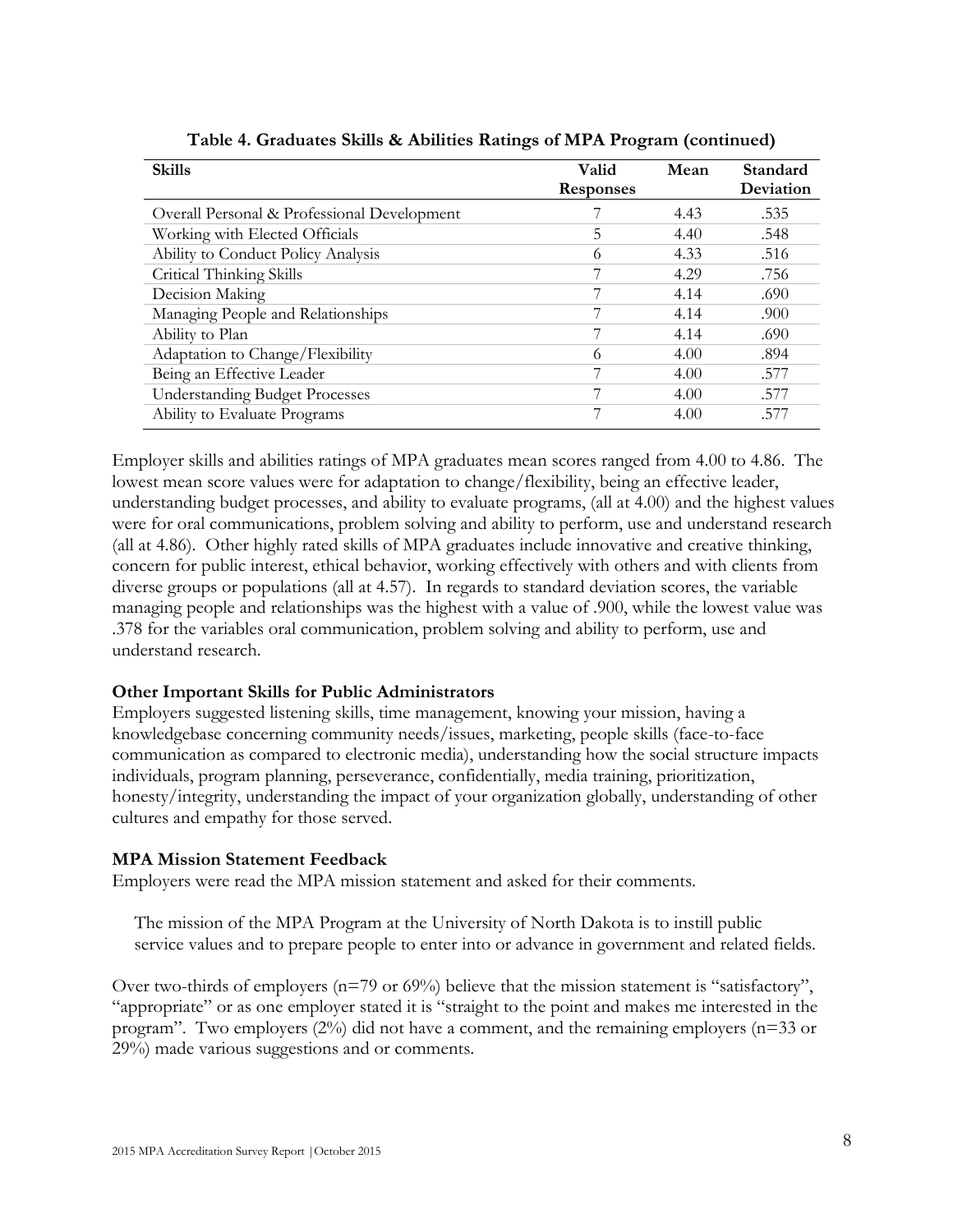A sampling of suggested improvements include:

- It's dry and a little longer than it needs to be.
- I think it's a little mediocre. Why does government exist? Needs to be more helpful, more specific and more helpful.
- I feel that a mission needs to be measurable. It isn't about feeling good, it would be if you plan to do it and measure your success. It would be difficult to come up how you quantify how you accomplish your mission.
- Should have something relating to "Community," as private or public sector relates to the community.
- Doesn't say anything about non-profit organizations and agencies.
- Why is government isolated? What about non-government? Statement is too restrictive. Societal Sectors. Very limiting, ever changing, global changes. Open the definition to open up that we are a multi-society with various sectors.
- Sounds a little sterile public service, community service, instead of just "government"
- Why the emphasis on government? It should refer to wider range of services -it isn't just about preparing people for government.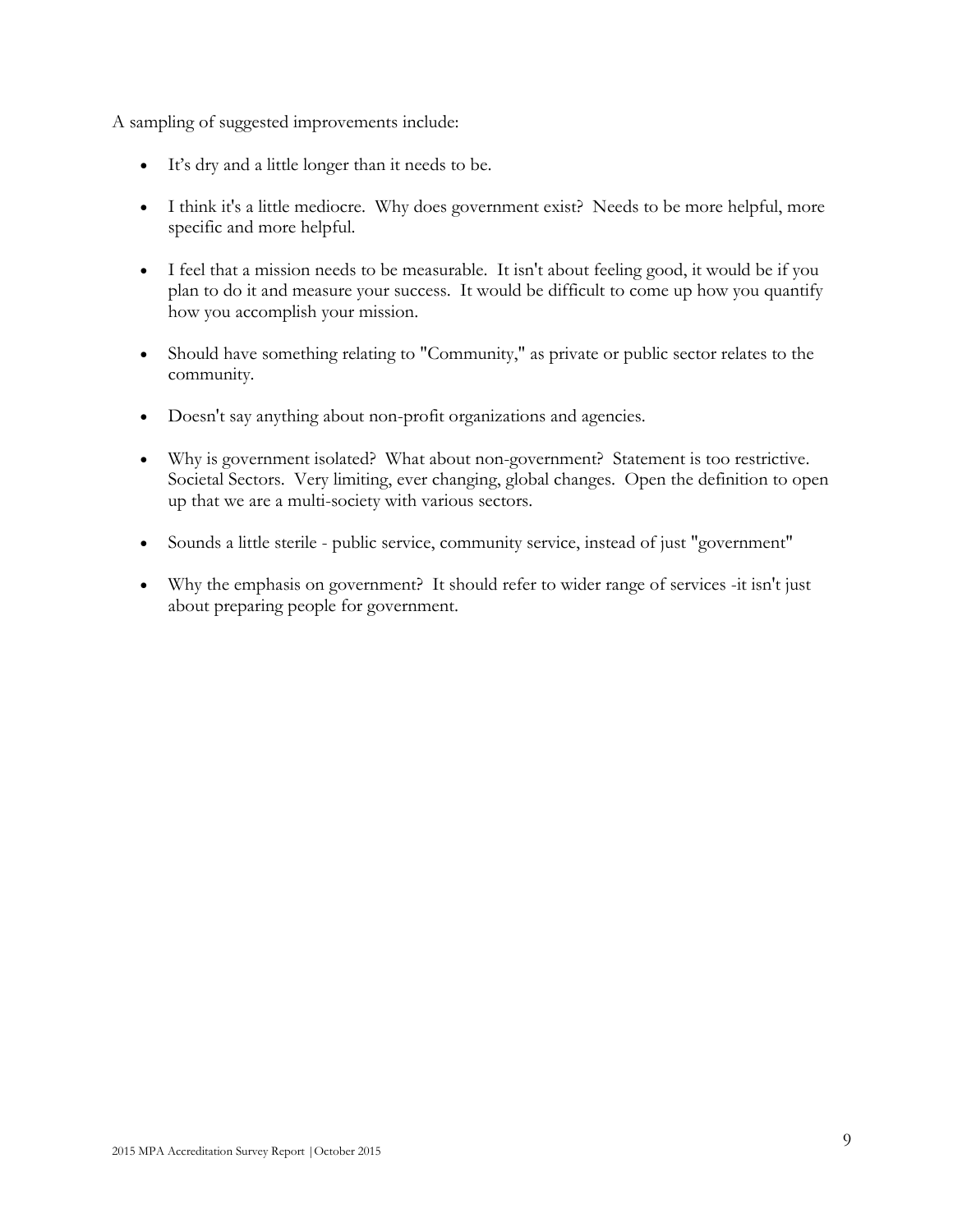## **Section III. Analysis**

## **Public and Non-profit Sector Comparisons**

A comparison analysis was conducted of responses in regards to the importance of specific skills and/or abilities<sup>12</sup> and sector of employment. Respondents were asked what sector (public, nonprofit or private) they were currently employed. Overall<sup>13</sup>, 56 respondents indicated they were in the public sector (39%), 79 in the non-profit sector (56%) and seven in the private sector (5%). To conduct the comparable analysis this variable was recoded to exclude the private sector responses.

An independent sample t-test was computed using the public and non-profit sectors as the grouping variable and the skills/abilities as the test variables. Out of 23 measured skill/ability areas only three skills were found to be statistically significant between the groups.

## Working with Elected Officials

The public group had a mean score of 4.40 with the non-profit sector having a mean score of 3.99. In other words, public employees believe working with elected officials in more important than employees in the non-profit sector, which is to be expected.

## Ability to Evaluate Programs

The non-profit sector had a mean score of 4.29 with the public group having a mean score of 4.02. Basically, non-profit employees place more importance on documenting program effectiveness compared to the employees in the public sector.

## Working with Clients from Diverse Groups and Populations

The non-profit sector had a mean score of 4.66 with the public group having a mean score of 4.44. Therefore, non-profit employees place more importance on the ability to work with diverse populations groups compared to the employees in the public sector.

<sup>12</sup> Skills/abilities were measured on a Likert scale of 5 to 1, with 5 being "extremely important" and 1 being "not important at all".

<sup>&</sup>lt;sup>13</sup> Two respondents did not indicate their sector of employment due to the fact they were currently not employed.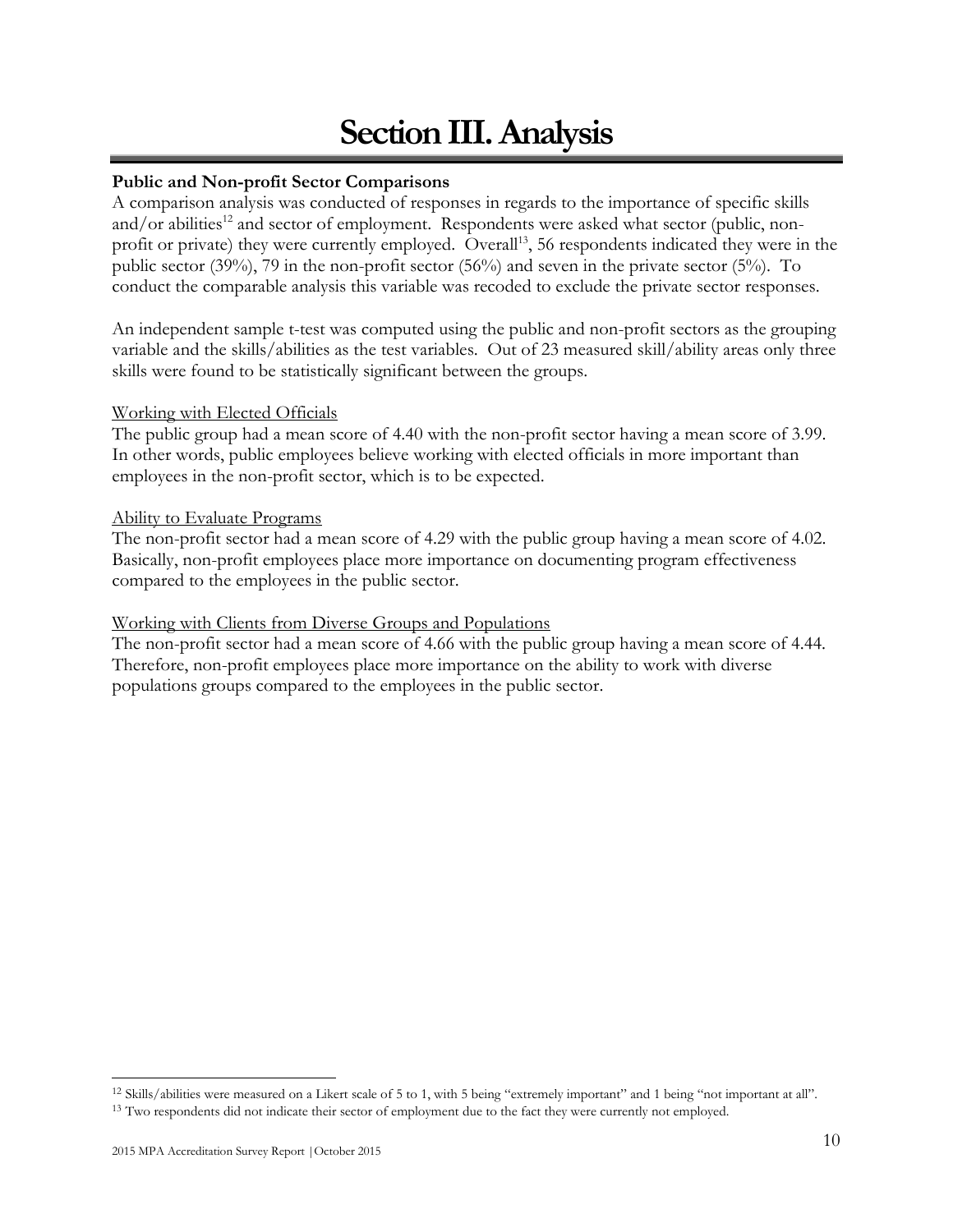# **Appendix A**

# **Survey Instrument**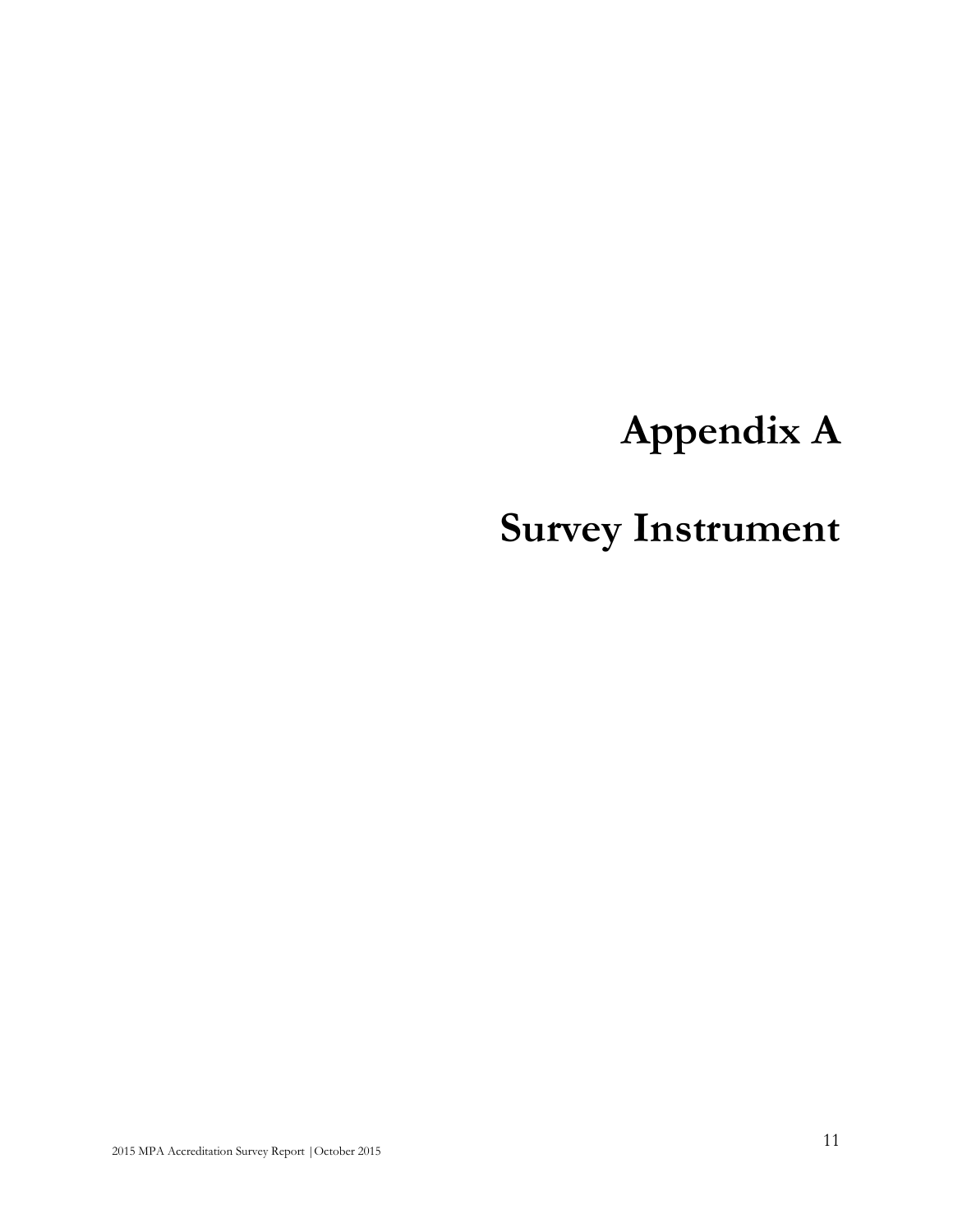#### **Question E1**

E1. Are you a graduate of the UND Master of Public Administration (MPA) program?

1. Yes

2. No

3. REFUSED

Logic Instructions (flow only): If (ans  $=$  1) SKIPTO E3 If (ans  $= 2$ ) SKIPTO E2 If (ans = 3) SKIPTO TYPE

#### **Question E2**

E2. Are you aware of the existence of the UND Master of Public Administration (MPA) program?

- 1. Yes
- 2. No
- 3. REFUSED

Logic Instructions (flow only): If (E2 > 1) SKIPTO Q24

#### **Question E3**

- E3. Have you ever supervised or worked with graduates of the UND Master of Public Administration (MPA) program?
	- 1. Yes
	- 2. No
	- 3. REFUSED

Logic Instructions (flow only): If (E1 > 1 & E2 > 1 & E3 > 1) SKIPTO Q24 If (E3 > 1) SKIPTO Q24

#### **Question E4**

- E4. Next I'm going to read a list of skills and/or abilities. For each, please rate the UND MPA graduates you have worked with on a scale of 1 to 5, with 1 being Excellent and 5 being Poor.
	- 1. Press any key to continue

Logic Instructions (flow only): If (ans = 1) SKIPTO Q1

#### **Question G1**

- G1. Next I'm going to read a list of skills and/or abilities. For each, how would you rate the UND MPA program at training and/or educating students with these on a scale of 1 to 5, with 1 being Excellent and 5 being Poor.
	- 1. Press any key to Continue

#### **Question Q1**

The first, written communications?

- 1. EXCELLENT
- 2. -

3. -

4. -

5. POOR

6. Not Applicable / No Opinion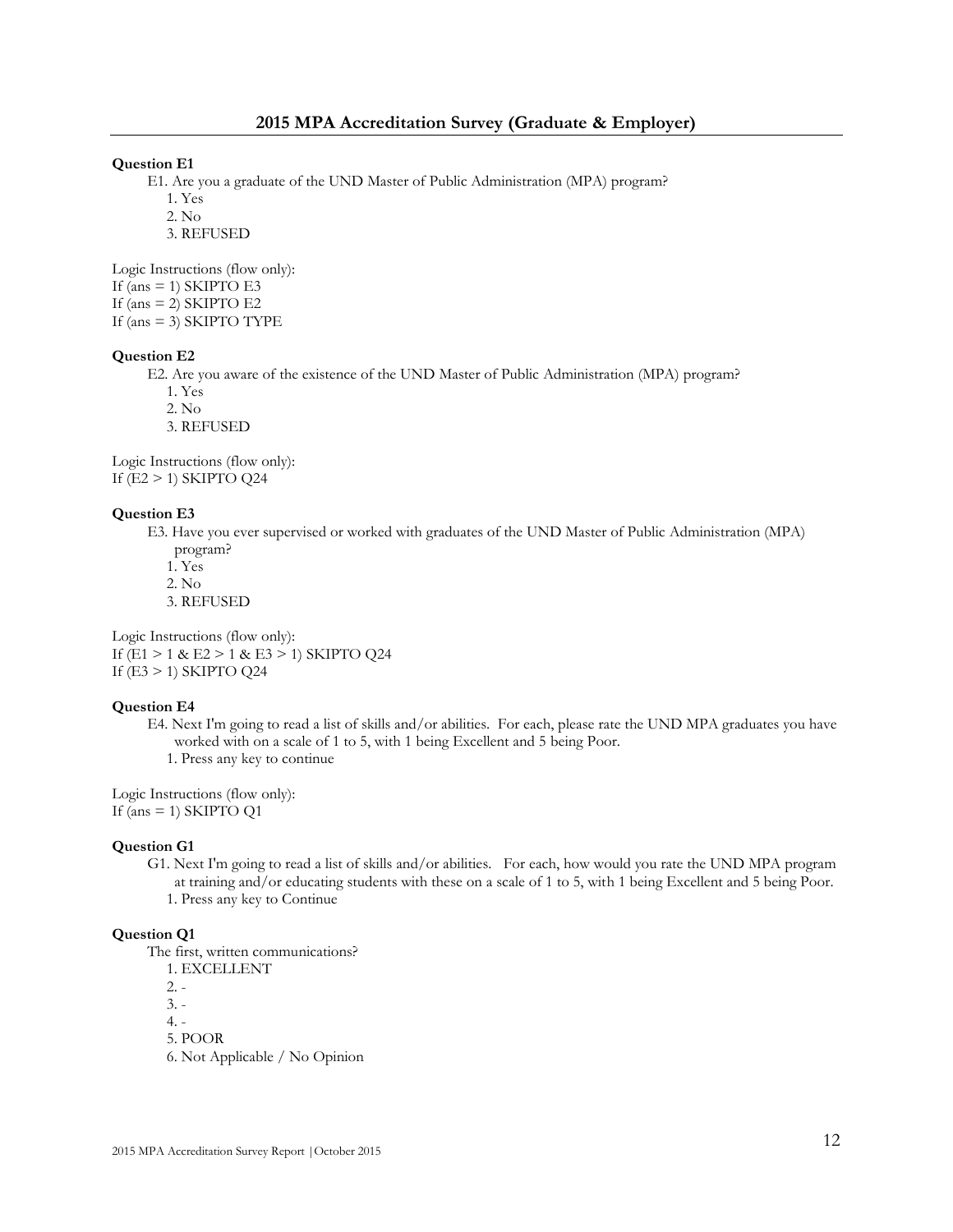How about - Oral communications?

#### **Question Q3**

Critical Thinking Skills?

IF NEEDED: How would you rate . . .

EMPLOYER: ... the UND MPA graduates you have worked with ...

GRADUATES: . . . the UND MPA program at training or educating students with this skill . . .

. . . on a scale of 1 to 5, with 1 being Excellent and 5 being Poor.

 1. EXCELLENT  $2. -$  3. - 4. - 5. POOR 6. Not Applicable / No Opinion

#### **Question Q4**

Problem Solving?

#### **Question Q5**

Decision Making?

#### **Question Q6**

Ability to perform, use, and understand research.

#### **Question Q7**

Next, Innovative and creative thinking?

IF NEEDED: How would you rate: (same as Q3)

#### **Question Q8**

Adaptation to change/flexibility?

#### **Question Q9**

Working in a political context, such as the legislatures or Councils?

### **Question Q10**

Being an effective leader?

#### **Question Q11**

Working with elected officials?

IF NEEDED: How would you rate: (same as Q3)

#### **Question Q12**

Managing people and relationships?

#### **Question Q13**

Understand budget processes?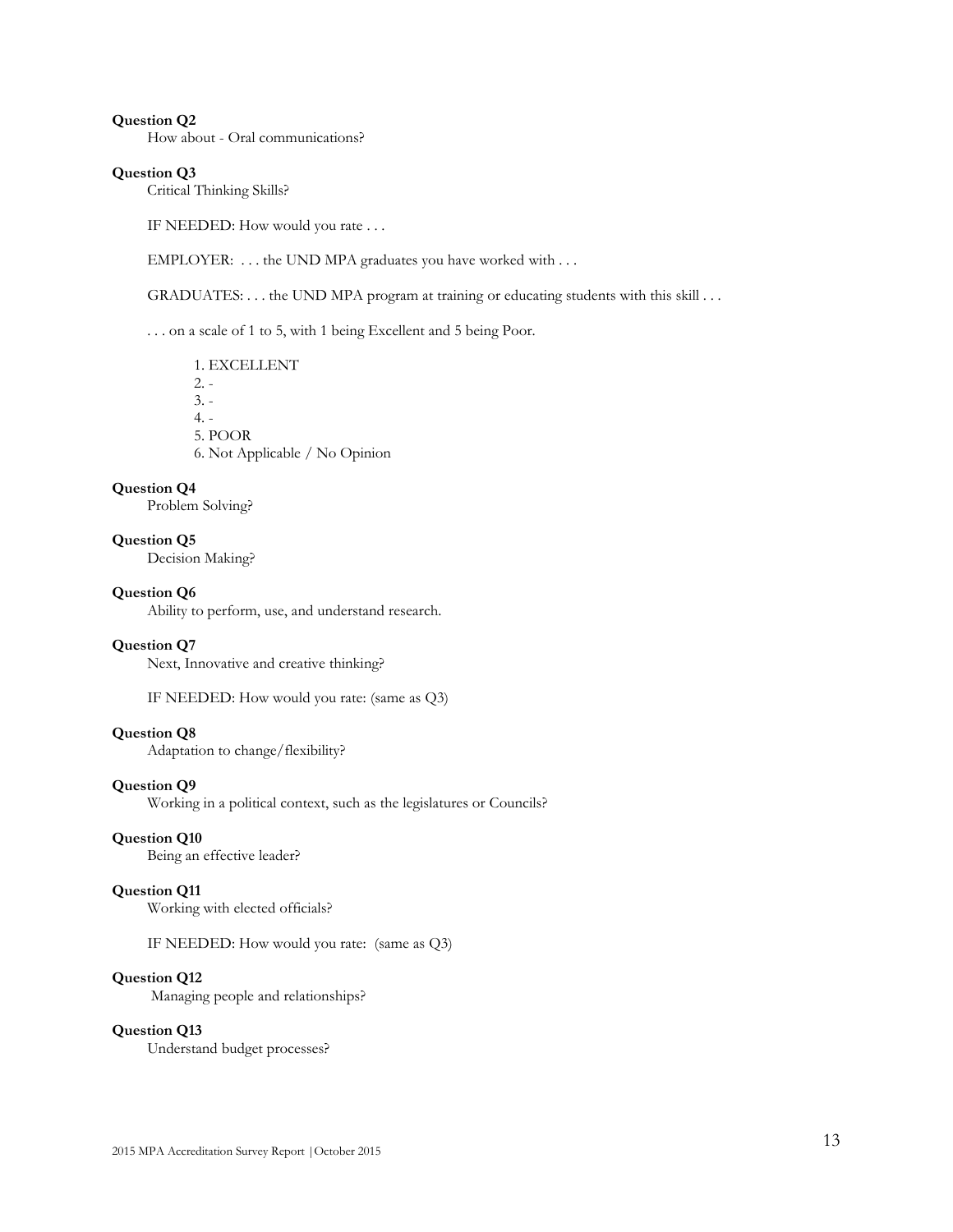Ability to plan?

#### **Question Q15**

Managing resources (money)?

IF NEEDED: How would you rate: (responses same as Q3)

#### **Question Q16**

Ability to evaluate programs?

#### **Question Q17**

Ability to conduct policy analysis?

#### **Question Q18**

Computer applications?

#### **Question Q19**

Concern for the public interest?

IF NEEDED: How would you rate: (responses same as Q3)

### **Question Q20**

Ethical behavior?

#### **Question Q21**

Ability to work effectively with others?

#### **Question Q22**

Working with clients from diverse groups and populations?

#### Question Q23

Overall personal and professional development?

IF NEEDED: How would you rate: (responses same as Q3)

#### **Question Q24**

 Next, based upon your professional experiences, how important are the following skills for public administrators? Please use a scale of 1 to 5, with 1 being Extremely Important and 5 being Not at All Important. 1. Press any key to Continue

#### **Question Q25**

The first, written communications?

#### **Question Q26**

How about - Oral communications?

#### **Question Q27**

Critical Thinking Skills?

#### **Question Q28**

Problem Solving?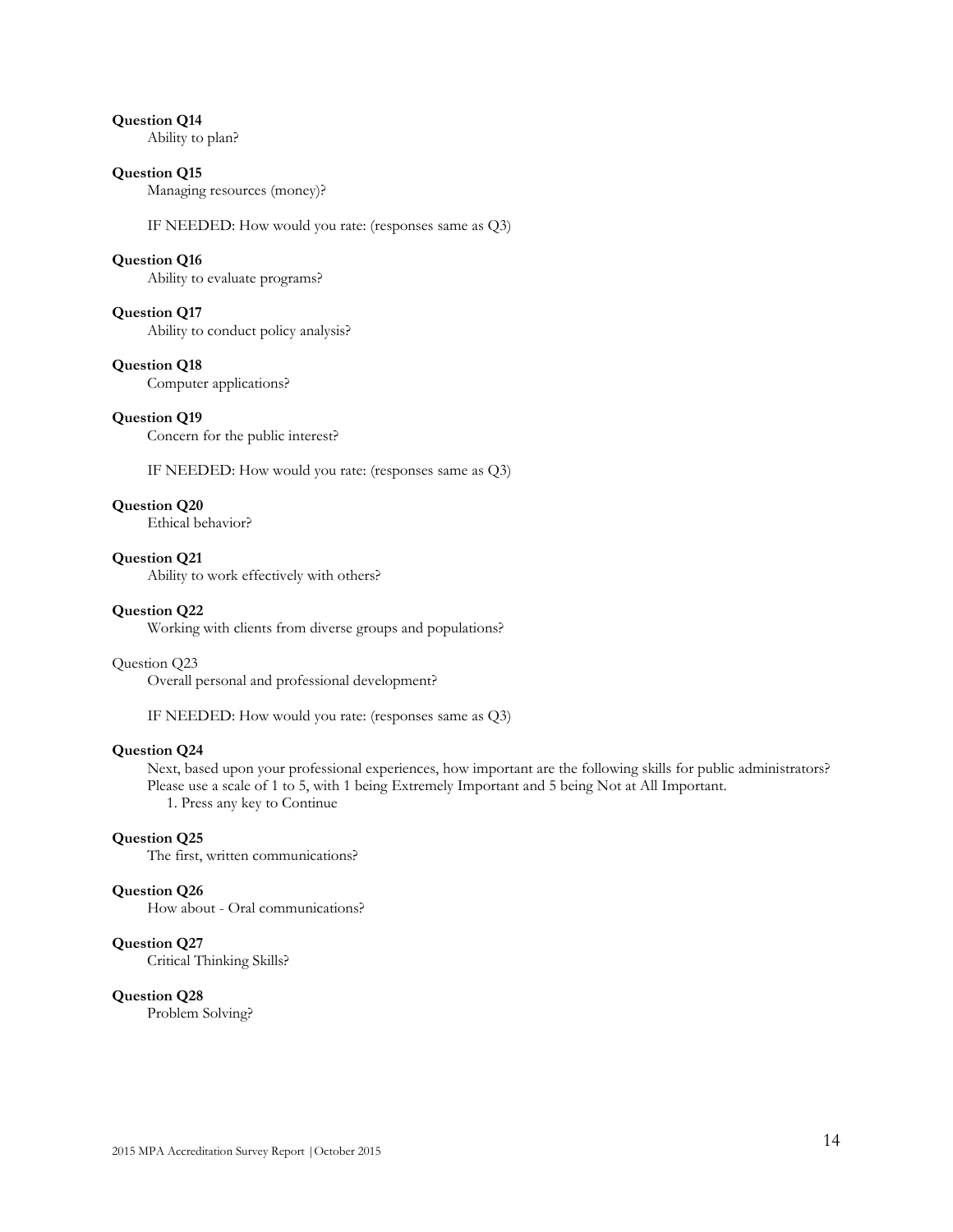Decision Making?

 IF NEEDED: Based upon your professional experiences, how important is "Decision Making" skills for public administrators?

#### **Question Q30**

Ability to perform, use, and understand research.

#### **Question Q31**

Next, Innovative and creative thinking?

#### **Question Q32**

Adaptation to change/flexibility?

#### **Question Q33**

Working in a political context, such as the legislature or Councils?

#### **Question Q34**

Being an effective leader?

 IF NEEDED: Based upon your professional experiences, how important is "being an effective leader" for public administrators?

. . . on a scale of 1 to 5, with 1 being Extremely Important and 5 being Not at all Important.

#### **Question Q35**

Working with elected officials?

#### **Question Q36**

Managing people and relationships?

#### **Question Q37**

Understanding budget processes?

#### **Question Q38**

Ability to plan?

#### **Question Q39**

Managing resources (money)?

 IF NEEDED: Based upon your professional experiences, how important is "Managing resources (money)" for public administrators?

. . . on a scale of 1 to 5, with 1 being Extremely Important and 5 being Not at all Important.

#### **Question Q40**

Ability to evaluate programs?

#### **Question Q41**

Ability to conduct policy analysis?

#### **Question Q42**

Computer applications?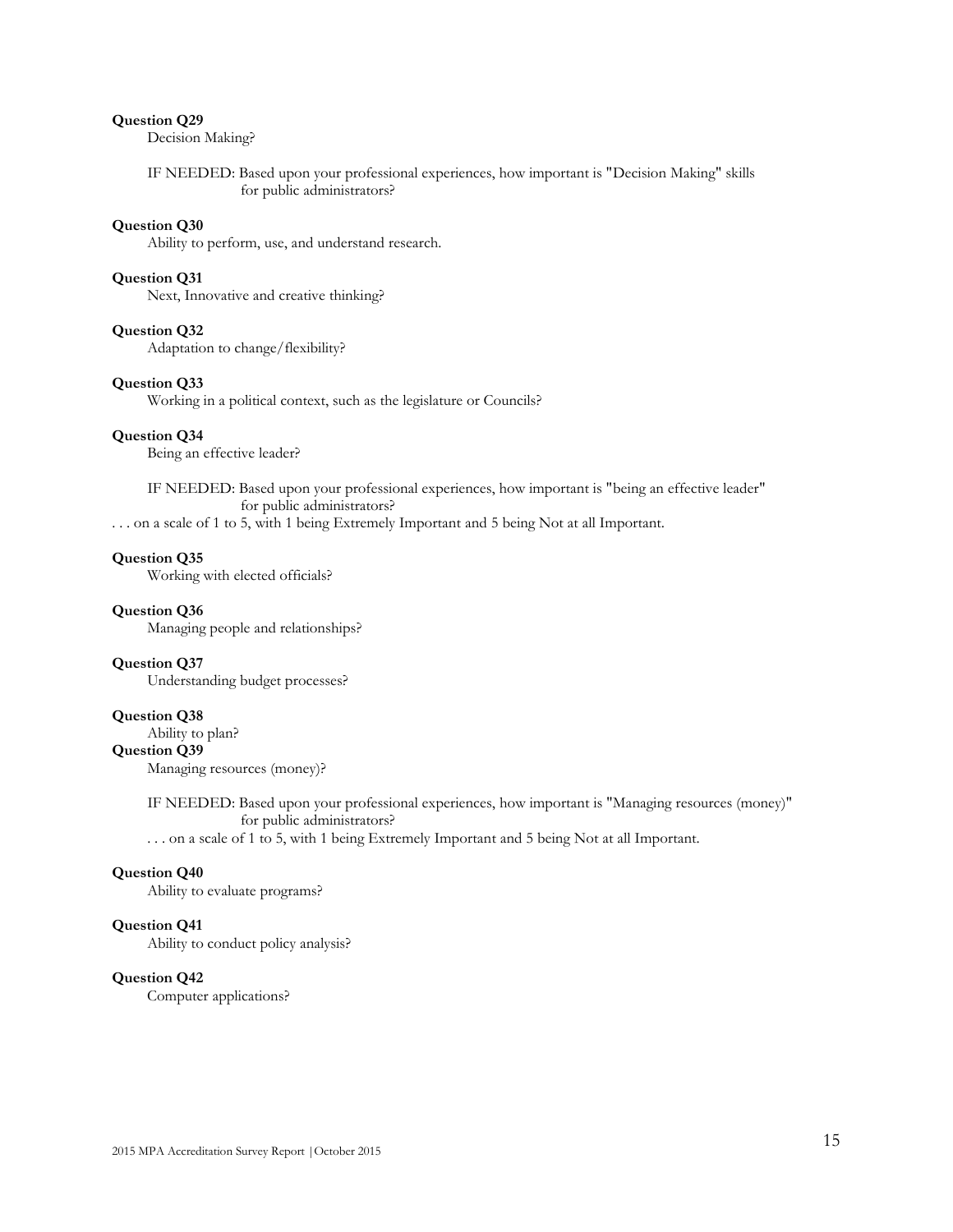Concern for the public interest?

 IF NEEDED: Based upon your professional experiences, how important is "Concern for the public interest " for public administrators?

. . . on a scale of 1 to 5, with 1 being Extremely Important and 5 being Not at all Important.

#### **Question Q44**

Ethical behavior?

#### **Question Q45**

Ability to work effectively with others?

#### **Question Q46**

Working with clients from diverse groups and populations?

#### **Question Q47**

Overall personal and professional development?

#### **Question Q48OPN**

 Are there any other skills not mentioned that are important for public administrators to have? TYPE IN RESPONSE

#### **Question Q49OPN**

 We would like your feedback on the UND MPA mission statement. READ STATEMENT: The mission of the MPA Program at the University of North Dakota is to instill public service values and to prepare people to enter into or advance in government and related fields.

#### **Question Q50**

 How would you rate the UND MPA overall quality of instruction on a scale of 1 to 5, with 1 being Excellent and 5 being poor.

1. Excellent

- $2.$
- $3. -$

4. -

5. Poor

6. Not Applicable / Refuse

#### **Question Q51**

Would you have curriculum changers you would like to share for the UND MPA program?

1. Yes

2. No

3. REFUSED

Logic Instructions (flow only):

if (ans  $= 1$ ) SKIPTO Q51OPN

if (ans  $= 2$  or ans  $= 3$ ) SKIPTO Q52AOPN

#### **Question Q51OPN**

 UND MPA Curriculum suggestions: TYPE IN RESPONSE

#### **Question Q52AOPN**

 What are the best accepts of the UND MPA program? TYPE IN RESPONSE